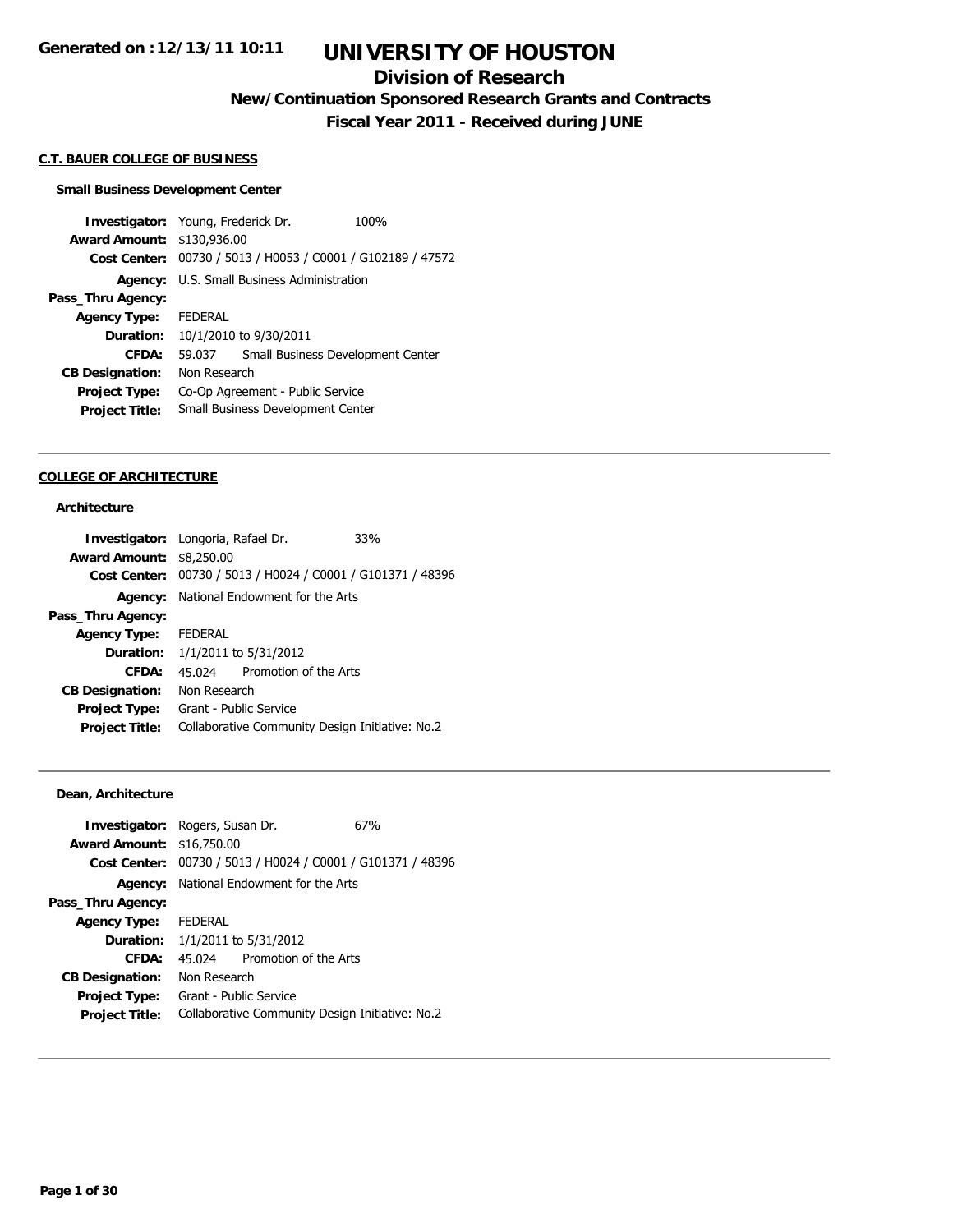## **Division of Research**

**New/Continuation Sponsored Research Grants and Contracts**

**Fiscal Year 2011 - Received during JUNE**

### **COLLEGE OF EDUCATION**

#### **Consistency Mgmt and Coop Disc**

**Investigator:** Freiberg, H. Jerome Dr. 100% **Award Amount:** \$2,506.00 **Cost Center:** 00730 / 5021 / H0063 / C0001 / G103905 / 48881 **Agency:** Garth Hill School **Pass\_Thru Agency: Agency Type:** NON PROFIT **Duration:** 6/1/2011 to 3/31/2012 **CFDA: CB Designation:** Non Research **Project Type:** Grant - Research **Project Title:** Bracknell Forest Borough Council, and the Governing Body of Garth Hill (Year 9) 2011

### **Curriculum and Instruction**

|                                                       | <b>Investigator:</b> Dominey, Wallace Dr.                   | 100%                                                                          |
|-------------------------------------------------------|-------------------------------------------------------------|-------------------------------------------------------------------------------|
| <b>Award Amount: \$199,997.00</b>                     |                                                             |                                                                               |
|                                                       | Cost Center: 00730 / 5015 / H0062 / C0001 / G102925 / 48868 |                                                                               |
|                                                       | <b>Agency:</b> University of Texas at Austin                |                                                                               |
| <b>Pass_Thru Agency:</b> U.S. Department of Education |                                                             |                                                                               |
| <b>Agency Type:</b>                                   | FEDERAL                                                     |                                                                               |
|                                                       | <b>Duration:</b> 5/1/2011 to 7/31/2012                      |                                                                               |
| CFDA:                                                 | 84.366 Mathematics and Science Partnerships                 |                                                                               |
| <b>CB Designation:</b>                                | Non Research                                                |                                                                               |
| Project Type:                                         | Grant - Public Service                                      |                                                                               |
| <b>Project Title:</b>                                 |                                                             | Texas Statewide Math and Science Partnership Professional Development Network |
|                                                       |                                                             |                                                                               |

|                           | Investigator: Dominey, Wallace Dr.           | 100%                                           |  |  |
|---------------------------|----------------------------------------------|------------------------------------------------|--|--|
| Award Amount: \$84,743.00 |                                              |                                                |  |  |
| <b>Cost Center:</b>       |                                              | 00730 / 5014 / H0062 / A0001 / G101767 / 46692 |  |  |
| Agency:                   | Texas Higher Education Coordinating Board    |                                                |  |  |
| Pass_Thru Agency:         | USE DED100; U.S. Department of Education     |                                                |  |  |
| <b>Agency Type:</b>       | <b>FFDFRAL</b>                               |                                                |  |  |
|                           | <b>Duration:</b> 6/1/2010 to 4/30/2012       |                                                |  |  |
| CFDA:                     | 84.367                                       | <b>Improving Teacher Quality State Grants</b>  |  |  |
| <b>CB Designation:</b>    | Non Research                                 |                                                |  |  |
| <b>Project Type:</b>      | Grant - Instruction                          |                                                |  |  |
| <b>Project Title:</b>     | Teacher Quality Grant-Elementary Science Lab |                                                |  |  |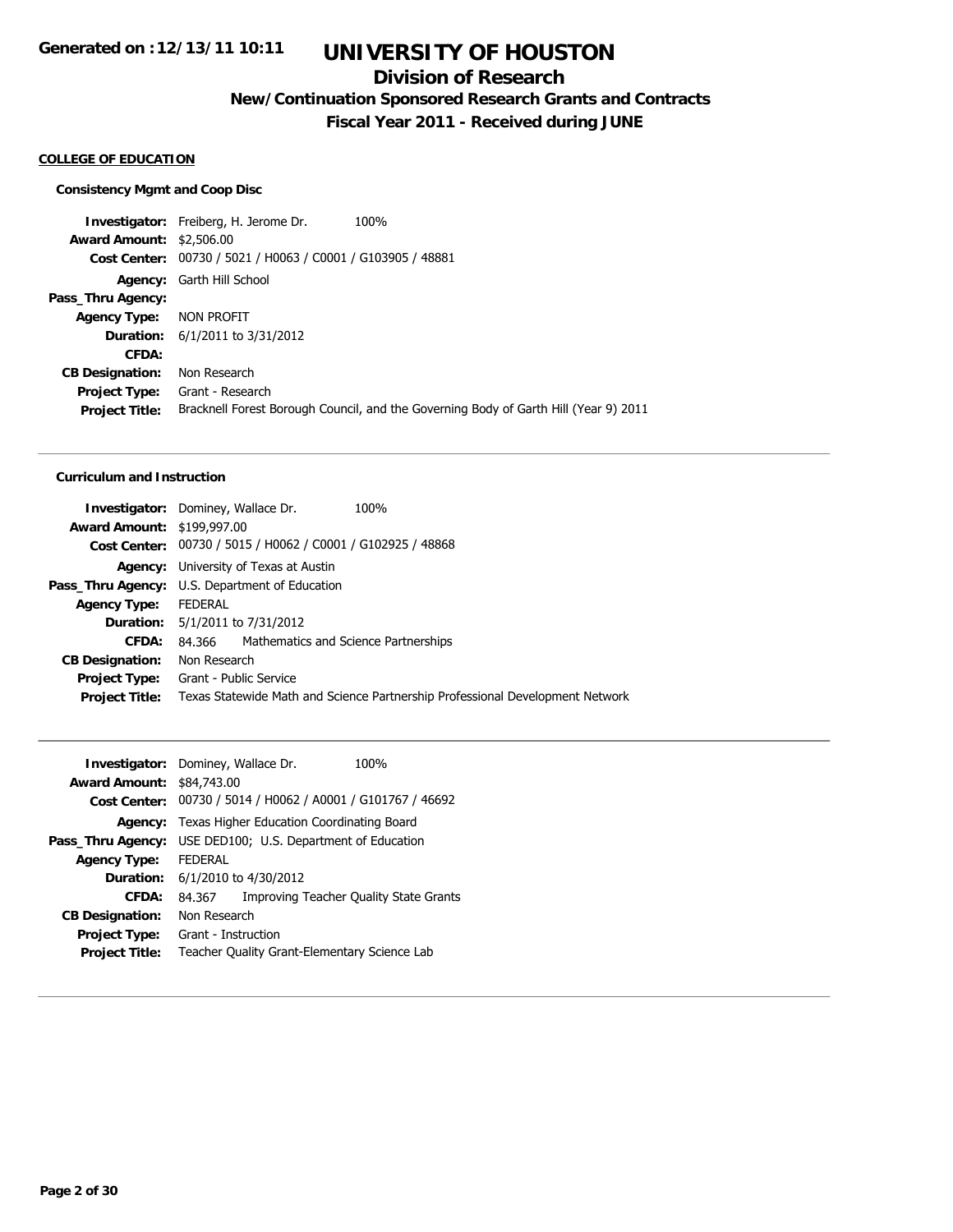## **Division of Research**

**New/Continuation Sponsored Research Grants and Contracts**

**Fiscal Year 2011 - Received during JUNE**

## **COLLEGE OF EDUCATION**

### **Educational Psychology**

**Investigator:** Dempsey, Allison Dr. 100% **Award Amount:** \$20,757.60 **Cost Center:** 00730 / 5021 / H0064 / B0001 / G103508 / 48880 **Agency:** Baylor College of Medicine **Pass\_Thru Agency:** Simmons Foundation **Agency Type:** FOUNDATION **Duration:** 5/26/2011 to 7/30/2011 **CFDA: CB Designation:** Restricted Research **Project Type:** Grant - Research **Project Title:** Baylor College of Medicine Simons Variation in Individual Project (SVIP)

### **Institute for Urban Education**

|                                  | <b>Investigator:</b> Houston, W. Robert Dr.                 | 100% |
|----------------------------------|-------------------------------------------------------------|------|
| <b>Award Amount: \$90,000.00</b> |                                                             |      |
|                                  | Cost Center: 00730 / 5021 / H0059 / B0001 / G085637 / 28093 |      |
|                                  | Agency: United Way of Greater Houston                       |      |
| Pass_Thru Agency:                |                                                             |      |
| Agency Type:                     | NON PROFIT                                                  |      |
| <b>Duration:</b>                 | 10/1/2001 to 6/30/2012                                      |      |
| CFDA:                            |                                                             |      |
| <b>CB Designation:</b>           | <b>Restricted Research</b>                                  |      |
| Project Type:                    | Grant - Research                                            |      |
| <b>Project Title:</b>            | Bright Beginnings - Evaluation                              |      |
|                                  |                                                             |      |

### **COLLEGE OF LIBERAL ARTS AND SOCIAL SCIENCES**

## **Economics**

|                                  | <b>Investigator:</b> Kohlhase, Janet E. Dr.                 | 25%                                                                             |
|----------------------------------|-------------------------------------------------------------|---------------------------------------------------------------------------------|
| <b>Award Amount: \$18,750.00</b> |                                                             |                                                                                 |
|                                  | Cost Center: 00730 / 5022 / H0122 / C0001 / G103613 / 48817 |                                                                                 |
|                                  | <b>Agency:</b> Freese & Nichols                             |                                                                                 |
| Pass_Thru Agency:                |                                                             |                                                                                 |
| <b>Agency Type:</b>              | <b>PROFIT</b>                                               |                                                                                 |
|                                  | <b>Duration:</b> $6/1/2011$ to $6/29/2012$                  |                                                                                 |
| CFDA:                            |                                                             |                                                                                 |
| <b>CB Designation:</b>           | Non Research                                                |                                                                                 |
| Project Type:                    | Contract - Public Service                                   |                                                                                 |
| <b>Project Title:</b>            |                                                             | PROPOSAL TO DEVELOP THE SAM-HOUSTON POPULATION AND EMPLOYMENT FORECASTING MODEL |
|                                  |                                                             |                                                                                 |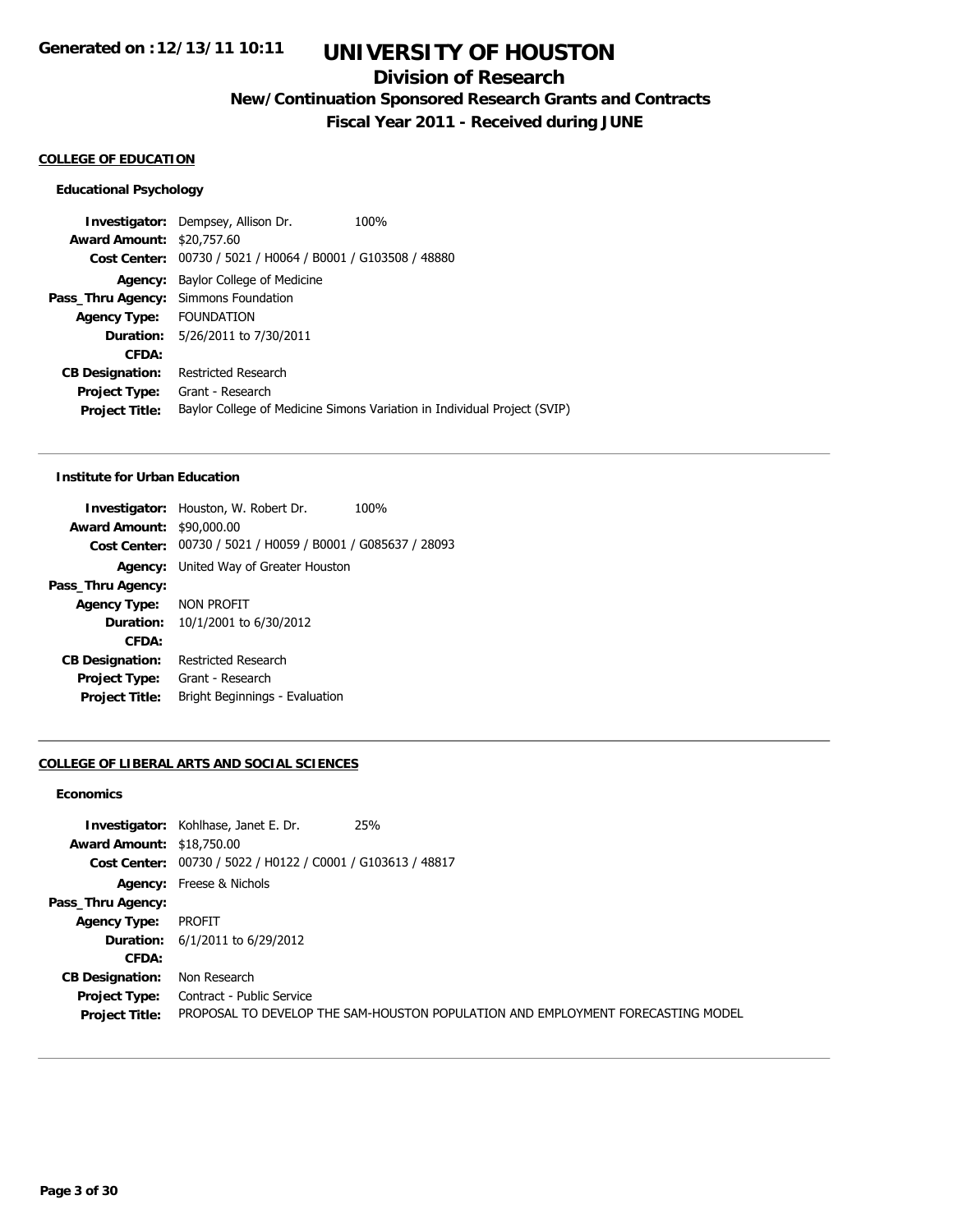## **Division of Research**

**New/Continuation Sponsored Research Grants and Contracts**

**Fiscal Year 2011 - Received during JUNE**

### **COLLEGE OF LIBERAL ARTS AND SOCIAL SCIENCES**

## **Economics**

**Investigator:** Craig, Steven G. Dr. 25% **Award Amount:** \$18,750.00 **Cost Center:** 00730 / 5022 / H0122 / C0001 / G103613 / 48817 **Agency:** Freese & Nichols **Pass\_Thru Agency: Agency Type:** PROFIT **Duration:** 6/1/2011 to 6/29/2012 **CFDA: CB Designation:** Non Research **Project Type:** Contract - Public Service **Project Title:** PROPOSAL TO DEVELOP THE SAM-HOUSTON POPULATION AND EMPLOYMENT FORECASTING MODEL

### **Health and Human Performance**

|                                 | <b>Investigator:</b> Lee, Rebecca Dr.     |  | 33.4%                                                                             |
|---------------------------------|-------------------------------------------|--|-----------------------------------------------------------------------------------|
| <b>Award Amount: \$7,638.25</b> |                                           |  |                                                                                   |
|                                 |                                           |  | Cost Center: 00730 / 5013 / H0500 / B0001 / G098927 / 46798                       |
|                                 | <b>Agency:</b> Baylor College of Medicine |  |                                                                                   |
|                                 |                                           |  | <b>Pass_Thru Agency:</b> National Institute of Child Health and Human Development |
| <b>Agency Type:</b>             | FEDERAL                                   |  |                                                                                   |
|                                 | <b>Duration:</b> 4/1/2010 to 3/31/2012    |  |                                                                                   |
| CFDA:                           | 93.865                                    |  | Center for Research for Mothers and Children                                      |
| <b>CB Designation:</b>          | Restricted Research                       |  |                                                                                   |
| Project Type:                   | Grant - Research                          |  |                                                                                   |
| <b>Project Title:</b>           |                                           |  | Neighborhood Environment and Physical Activity of Hispanic-American Preschoolers  |

## **History**

|                                 | <b>Investigator:</b> Melosi, Martin V. Dr.                  | 100%                                                                                                       |  |  |
|---------------------------------|-------------------------------------------------------------|------------------------------------------------------------------------------------------------------------|--|--|
| <b>Award Amount: \$4,125.00</b> |                                                             |                                                                                                            |  |  |
|                                 | Cost Center: 00730 / 5013 / H0089 / B0100 / G102399 / 47694 |                                                                                                            |  |  |
|                                 |                                                             | <b>Agency:</b> Organization of American Historians                                                         |  |  |
|                                 |                                                             | <b>Pass_Thru Agency:</b> NASA - National Aeronautics and Space Administration - Headquarters (Wash., D.C.) |  |  |
| <b>Agency Type:</b>             | FEDERAL                                                     |                                                                                                            |  |  |
|                                 | <b>Duration:</b> 1/25/2010 to 12/31/2011                    |                                                                                                            |  |  |
| CFDA:                           | Aerospace Education Services Program<br>43.001              |                                                                                                            |  |  |
| <b>CB Designation:</b>          | Non Restricted Research                                     |                                                                                                            |  |  |
| <b>Project Type:</b>            | Grant - Research                                            |                                                                                                            |  |  |
| <b>Project Title:</b>           | Space Shuttle Columbia Memorial Special Resourse Study      |                                                                                                            |  |  |
|                                 |                                                             |                                                                                                            |  |  |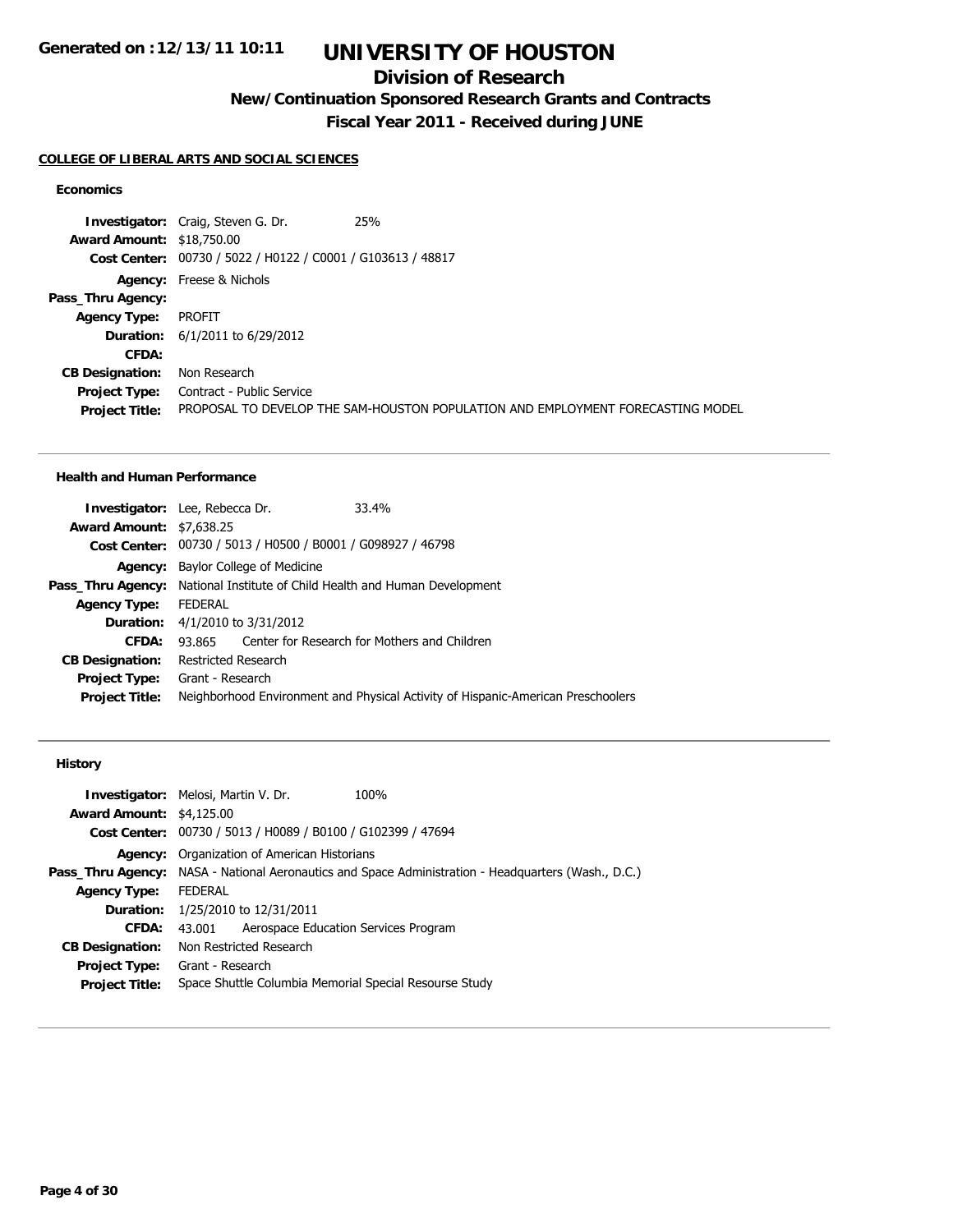# **UNIVERSITY OF HOUSTON**

## **Division of Research**

**New/Continuation Sponsored Research Grants and Contracts**

**Fiscal Year 2011 - Received during JUNE**

### **COLLEGE OF LIBERAL ARTS AND SOCIAL SCIENCES**

### **Hobby Center for Public Policy**

**Investigator:** Kohlhase, Janet E. Dr. 25% **Award Amount:** \$18,750.00 **Cost Center:** 00730 / 5022 / H0122 / C0001 / G103613 / 48817 **Agency:** Freese & Nichols **Pass\_Thru Agency: Agency Type:** PROFIT **Duration:** 6/1/2011 to 6/29/2012 **CFDA: CB Designation:** Non Research **Project Type:** Contract - Public Service **Project Title:** PROPOSAL TO DEVELOP THE SAM-HOUSTON POPULATION AND EMPLOYMENT FORECASTING MODEL

|                                  | 25%<br><b>Investigator:</b> Craig, Steven G. Dr.            |                                                                                 |
|----------------------------------|-------------------------------------------------------------|---------------------------------------------------------------------------------|
| <b>Award Amount: \$18,750.00</b> |                                                             |                                                                                 |
|                                  | Cost Center: 00730 / 5022 / H0122 / C0001 / G103613 / 48817 |                                                                                 |
|                                  | <b>Agency:</b> Freese & Nichols                             |                                                                                 |
| Pass_Thru Agency:                |                                                             |                                                                                 |
| <b>Agency Type:</b>              | PROFIT                                                      |                                                                                 |
|                                  | <b>Duration:</b> $6/1/2011$ to $6/29/2012$                  |                                                                                 |
| CFDA:                            |                                                             |                                                                                 |
| <b>CB Designation:</b>           | Non Research                                                |                                                                                 |
| <b>Project Type:</b>             | Contract - Public Service                                   |                                                                                 |
| <b>Project Title:</b>            |                                                             | PROPOSAL TO DEVELOP THE SAM-HOUSTON POPULATION AND EMPLOYMENT FORECASTING MODEL |

## **Psychology**

|                                 | <b>Investigator:</b> Carbonari, Joseph P. Dr.<br>100%       |
|---------------------------------|-------------------------------------------------------------|
| <b>Award Amount: \$2,820.11</b> |                                                             |
|                                 | Cost Center: 00730 / 5013 / H0125 / B0001 / G002748 / 15477 |
| Agency:                         | New Jersey City University                                  |
| Pass_Thru Agency:               |                                                             |
| <b>Agency Type:</b>             | UNIVERSITY                                                  |
| <b>Duration:</b>                | 9/1/1999 to 8/31/2000                                       |
| CFDA:                           | 93.938                                                      |
| <b>CB Designation:</b>          | Non Research                                                |
| <b>Project Type:</b>            | Grant - Research                                            |
| <b>Project Title:</b>           | Secondary Prevention Among HIV-Positive Alcohol Abusers     |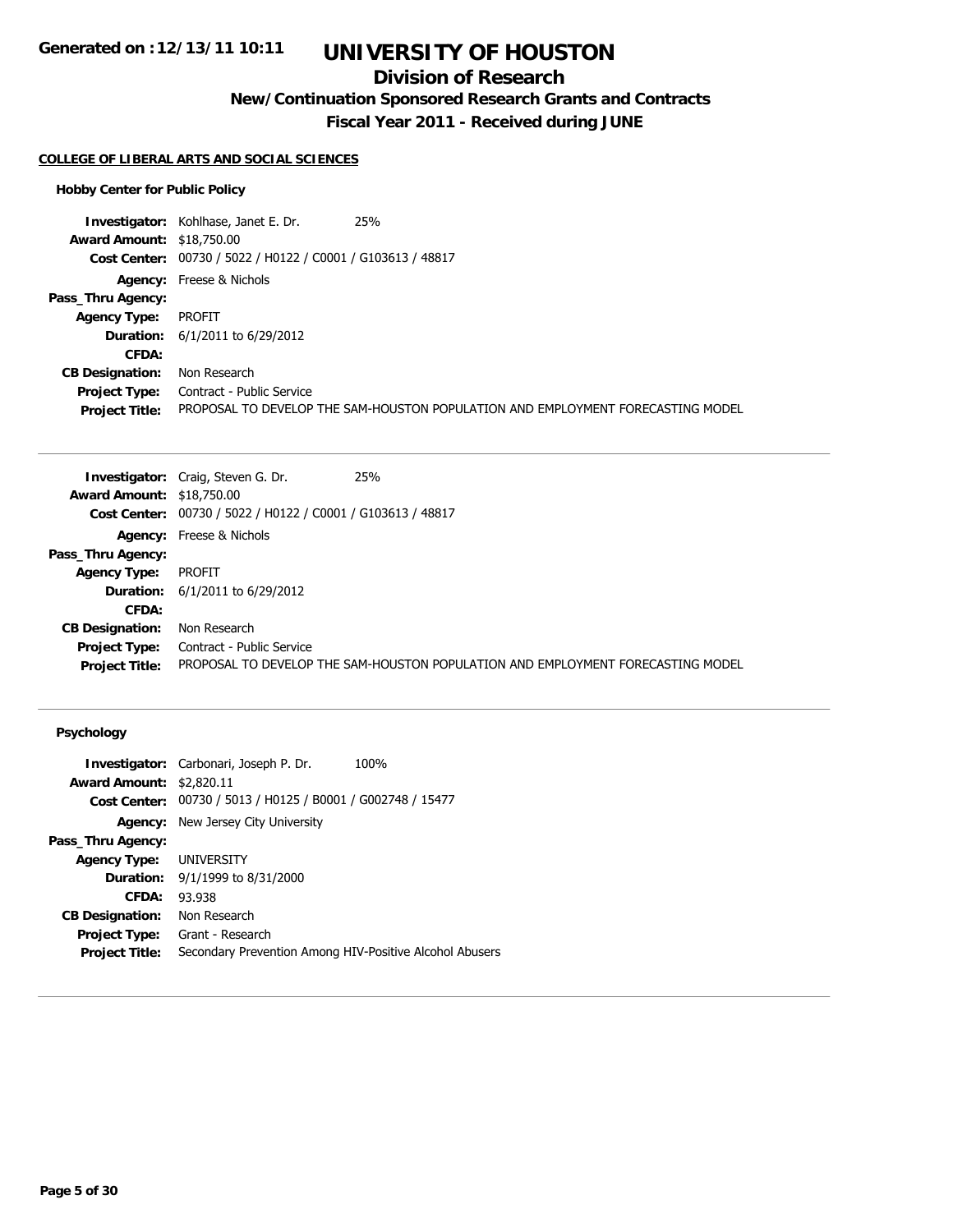# **UNIVERSITY OF HOUSTON**

## **Division of Research**

**New/Continuation Sponsored Research Grants and Contracts**

**Fiscal Year 2011 - Received during JUNE**

## **COLLEGE OF NATURAL SCIENCES AND MATHEMATICS**

## **Biology/Biochemistry**

| <b>Award Amount: \$29,304.00</b> | <b>Investigator:</b> Yeo, Hye-Jeong Dr. | 100%                                                          |
|----------------------------------|-----------------------------------------|---------------------------------------------------------------|
| <b>Cost Center:</b>              |                                         | 00730 / 5013 / H0104 / B0001 / G093002 / 39974                |
| Agency:                          |                                         | National Institute of Allergy and Infectious Diseases         |
| Pass_Thru Agency:                |                                         |                                                               |
| <b>Agency Type:</b>              | <b>FEDERAL</b>                          |                                                               |
| <b>Duration:</b>                 | 2/1/2007 to 1/31/2013                   |                                                               |
| CFDA:                            | 93.855                                  | Allergy, Immunology, and Transplantation Research             |
| <b>CB Designation:</b>           | Restricted Research                     |                                                               |
| <b>Project Type:</b>             | Grant - Research                        |                                                               |
| <b>Project Title:</b>            |                                         | Structural Studies on Bacterial Two-Partner Secretion Systems |

| <b>Investigator:</b> Cooper, Tim Dr.  |                                        |                                                             | 100%                                                                                   |
|---------------------------------------|----------------------------------------|-------------------------------------------------------------|----------------------------------------------------------------------------------------|
| Award Amount: \$104,060.00            |                                        |                                                             |                                                                                        |
|                                       |                                        | Cost Center: 00730 / 5013 / H0104 / B0001 / G100912 / 47154 |                                                                                        |
|                                       |                                        | Agency: National Science Foundation                         |                                                                                        |
| Pass_Thru Agency:                     |                                        |                                                             |                                                                                        |
| <b>Agency Type:</b>                   | FEDERAL                                |                                                             |                                                                                        |
|                                       | <b>Duration:</b> 9/1/2010 to 8/31/2013 |                                                             |                                                                                        |
| CFDA:                                 | 47.074                                 | <b>Biological Sciences</b>                                  |                                                                                        |
| <b>CB Designation:</b>                | Restricted Research                    |                                                             |                                                                                        |
| <b>Project Type:</b> Grant - Research |                                        |                                                             |                                                                                        |
| <b>Project Title:</b>                 |                                        |                                                             | Rewiring a resource utilization network: mechanistic basis and ecological implications |
|                                       |                                        |                                                             |                                                                                        |

|                                   | 100%<br><b>Investigator:</b> Khurana, Seema Dr.                                                                   |
|-----------------------------------|-------------------------------------------------------------------------------------------------------------------|
| <b>Award Amount: \$120,278.72</b> |                                                                                                                   |
|                                   | Cost Center: 00730 / 5033 / H0104 / B0001 / G103608 / 48574                                                       |
|                                   | <b>Agency:</b> National Institute of Diabetes and Digestive and Kidney Diseases                                   |
| Pass_Thru Agency:                 |                                                                                                                   |
| <b>Agency Type:</b>               | FEDERAL                                                                                                           |
|                                   | <b>Duration:</b> 2/9/2011 to 7/31/2012                                                                            |
| <b>CFDA:</b>                      | 93.701 Trans-NIH Recovery Act Research Support                                                                    |
| <b>CB Designation:</b>            | Restricted Research                                                                                               |
| <b>Project Title:</b>             | <b>Project Type:</b> Grant - Research<br>ARRA - REGULATION OF EPITHELIAL CELL HOMEOSTASIS BY ACTIN MICROFILAMENTS |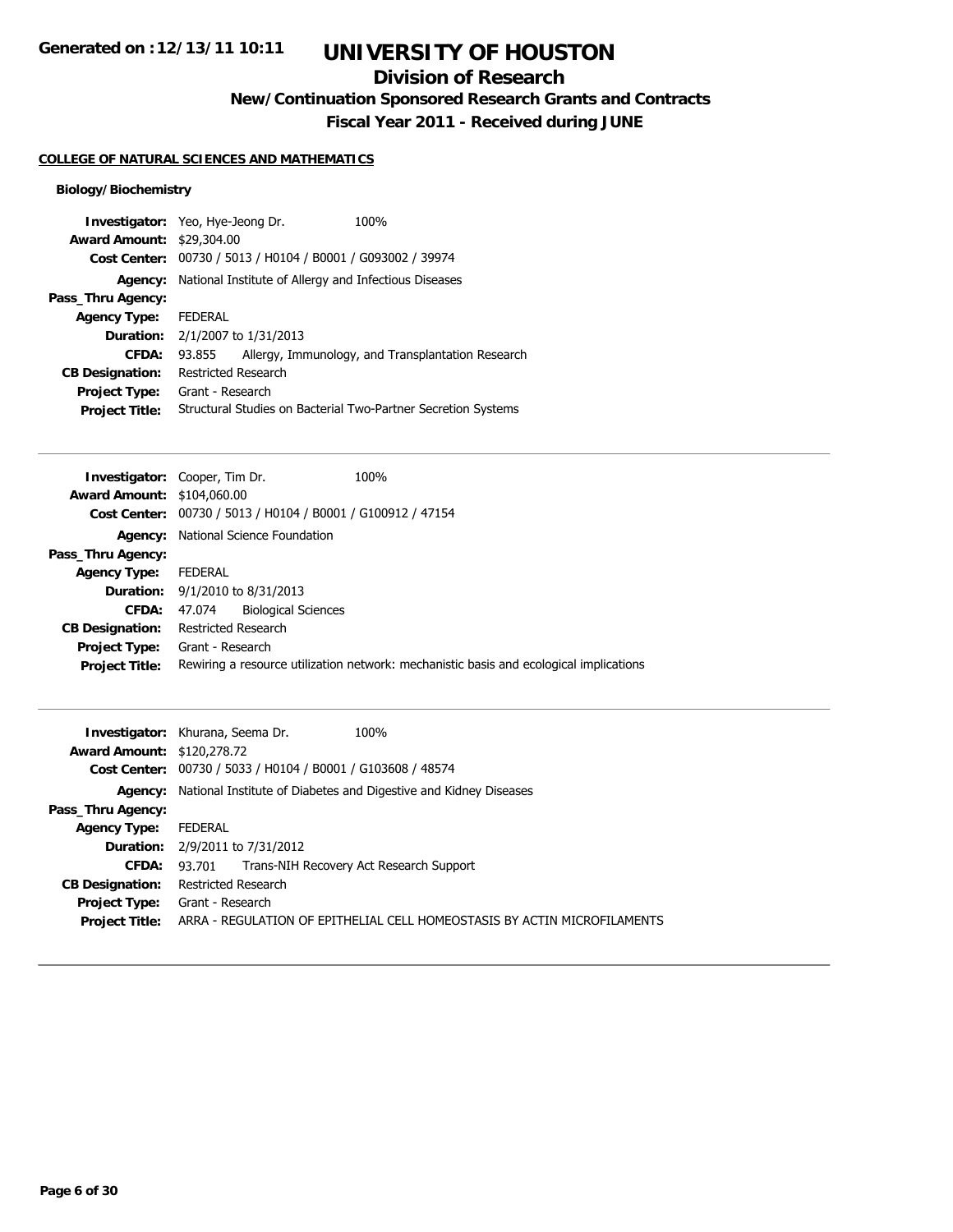## **Division of Research**

**New/Continuation Sponsored Research Grants and Contracts**

**Fiscal Year 2011 - Received during JUNE**

### **COLLEGE OF NATURAL SCIENCES AND MATHEMATICS**

#### **Center for Nuclear Receptors and Cell Signaling**

**Investigator:** Warner, Margaret Dr. 50% **Award Amount:** \$525,701.00 **Cost Center:** 00730 / 5016 / H0515 / B0001 / G103825 / 48829 **Agency:** Cancer Prevention and Research Institute of Texas **Pass\_Thru Agency:** State of Texas **Agency Type:** STATE **Duration:** 7/1/2011 to 6/30/2016 **CFDA: CB Designation:** Restricted Research **Project Type:** Grant - Research **Project Title:** C1: Animal Resources Core

|                                   | <b>Investigator:</b> Gustafsson, Jan-Ake Dr.<br>50%              |
|-----------------------------------|------------------------------------------------------------------|
| <b>Award Amount: \$525,701.00</b> |                                                                  |
|                                   | Cost Center: 00730 / 5016 / H0515 / B0001 / G103825 / 48829      |
|                                   | <b>Agency:</b> Cancer Prevention and Research Institute of Texas |
| Pass_Thru Agency:                 | State of Texas                                                   |
| Agency Type: STATE                |                                                                  |
|                                   | <b>Duration:</b> 7/1/2011 to 6/30/2016                           |
| CFDA:                             |                                                                  |
| <b>CB Designation:</b>            | Restricted Research                                              |
| <b>Project Type:</b>              | Grant - Research                                                 |
| <b>Project Title:</b>             | C1: Animal Resources Core                                        |

|                                         | <b>Investigator:</b> Strom, Anders Dr.                           | <b>20%</b>                                                                           |
|-----------------------------------------|------------------------------------------------------------------|--------------------------------------------------------------------------------------|
| <b>Award Amount: \$230,099.40</b>       |                                                                  |                                                                                      |
|                                         | Cost Center: 00730 / 5016 / H0515 / B0001 / G103824 / 48828      |                                                                                      |
|                                         | <b>Agency:</b> Cancer Prevention and Research Institute of Texas |                                                                                      |
| <b>Pass_Thru Agency: State of Texas</b> |                                                                  |                                                                                      |
| Agency Type: STATE                      |                                                                  |                                                                                      |
|                                         | <b>Duration:</b> 7/1/2011 to 6/30/2016                           |                                                                                      |
| CFDA:                                   |                                                                  |                                                                                      |
| <b>CB Designation:</b>                  | Restricted Research                                              |                                                                                      |
| Project Type:                           | Grant - Research                                                 |                                                                                      |
| <b>Project Title:</b>                   |                                                                  | P1: Roles of Alternate Nuclear Receptors at key steps in Prostate Cancer Progression |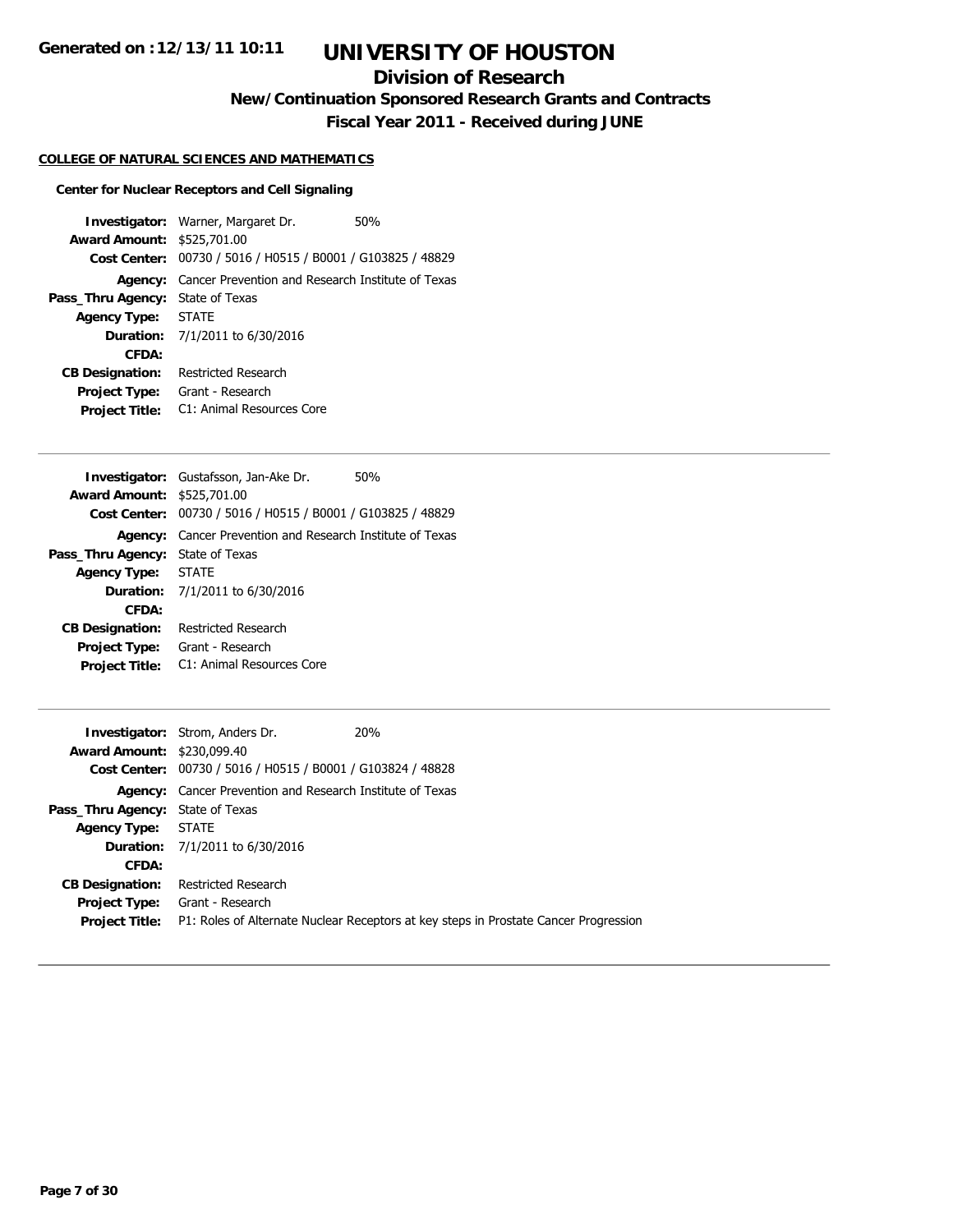## **Division of Research**

**New/Continuation Sponsored Research Grants and Contracts**

**Fiscal Year 2011 - Received during JUNE**

## **COLLEGE OF NATURAL SCIENCES AND MATHEMATICS**

## **Center for Nuclear Receptors and Cell Signaling**

| <b>Investigator:</b> Frigo, Daniel Dr. |                     |                                                | 100%                                                             |
|----------------------------------------|---------------------|------------------------------------------------|------------------------------------------------------------------|
| <b>Award Amount: \$75,000.00</b>       |                     |                                                |                                                                  |
| Cost Center:                           |                     | 00730 / 5013 / H0515 / B0001 / G102530 / 48804 |                                                                  |
| Agency:                                |                     |                                                | National Institute of Diabetes and Digestive and Kidney Diseases |
| Pass_Thru Agency:                      |                     |                                                |                                                                  |
| <b>Agency Type:</b>                    | <b>FEDERAL</b>      |                                                |                                                                  |
| <b>Duration:</b>                       |                     | 7/1/2011 to 6/30/2012                          |                                                                  |
| CFDA:                                  | 93.847              |                                                | Diabetes, Endocrinology and Metabolism Research                  |
| <b>CB Designation:</b>                 | Restricted Research |                                                |                                                                  |
| <b>Project Type:</b>                   | Grant - Research    |                                                |                                                                  |
| <b>Project Title:</b>                  |                     |                                                | Androgenic Regulation of Autophagy in the Prostate               |

|                                         | <b>Investigator:</b> Gustafsson, Jan-Ake Dr.                     | 100%                                                                    |
|-----------------------------------------|------------------------------------------------------------------|-------------------------------------------------------------------------|
| <b>Award Amount: \$383,424.00</b>       |                                                                  |                                                                         |
|                                         | Cost Center: 00730 / 5016 / H0515 / B0001 / G102807 / 48830      |                                                                         |
|                                         | <b>Agency:</b> Cancer Prevention and Research Institute of Texas |                                                                         |
| <b>Pass_Thru Agency: State of Texas</b> |                                                                  |                                                                         |
| Agency Type: STATE                      |                                                                  |                                                                         |
|                                         | <b>Duration:</b> 7/1/2011 to 6/30/2016                           |                                                                         |
| CFDA:                                   |                                                                  |                                                                         |
| <b>CB Designation:</b>                  | Restricted Research                                              |                                                                         |
| <b>Project Type:</b>                    | Grant - Research                                                 |                                                                         |
| <b>Project Title:</b>                   |                                                                  | Novel Nuclear Hormone Receptor Targets in Prostate Cancer - Admin. Core |
|                                         |                                                                  |                                                                         |

|                                   | 50%<br><b>Investigator:</b> Gustafsson, Jan-Ake Dr.                                  |
|-----------------------------------|--------------------------------------------------------------------------------------|
| <b>Award Amount: \$575,248.50</b> |                                                                                      |
|                                   | Cost Center: 00730 / 5016 / H0515 / B0001 / G103824 / 48828                          |
|                                   | <b>Agency:</b> Cancer Prevention and Research Institute of Texas                     |
| Pass_Thru Agency: State of Texas  |                                                                                      |
| Agency Type: STATE                |                                                                                      |
|                                   | <b>Duration:</b> 7/1/2011 to 6/30/2016                                               |
| CFDA:                             |                                                                                      |
| <b>CB Designation:</b>            | Restricted Research                                                                  |
| Project Type:                     | Grant - Research                                                                     |
| <b>Project Title:</b>             | P1: Roles of Alternate Nuclear Receptors at key steps in Prostate Cancer Progression |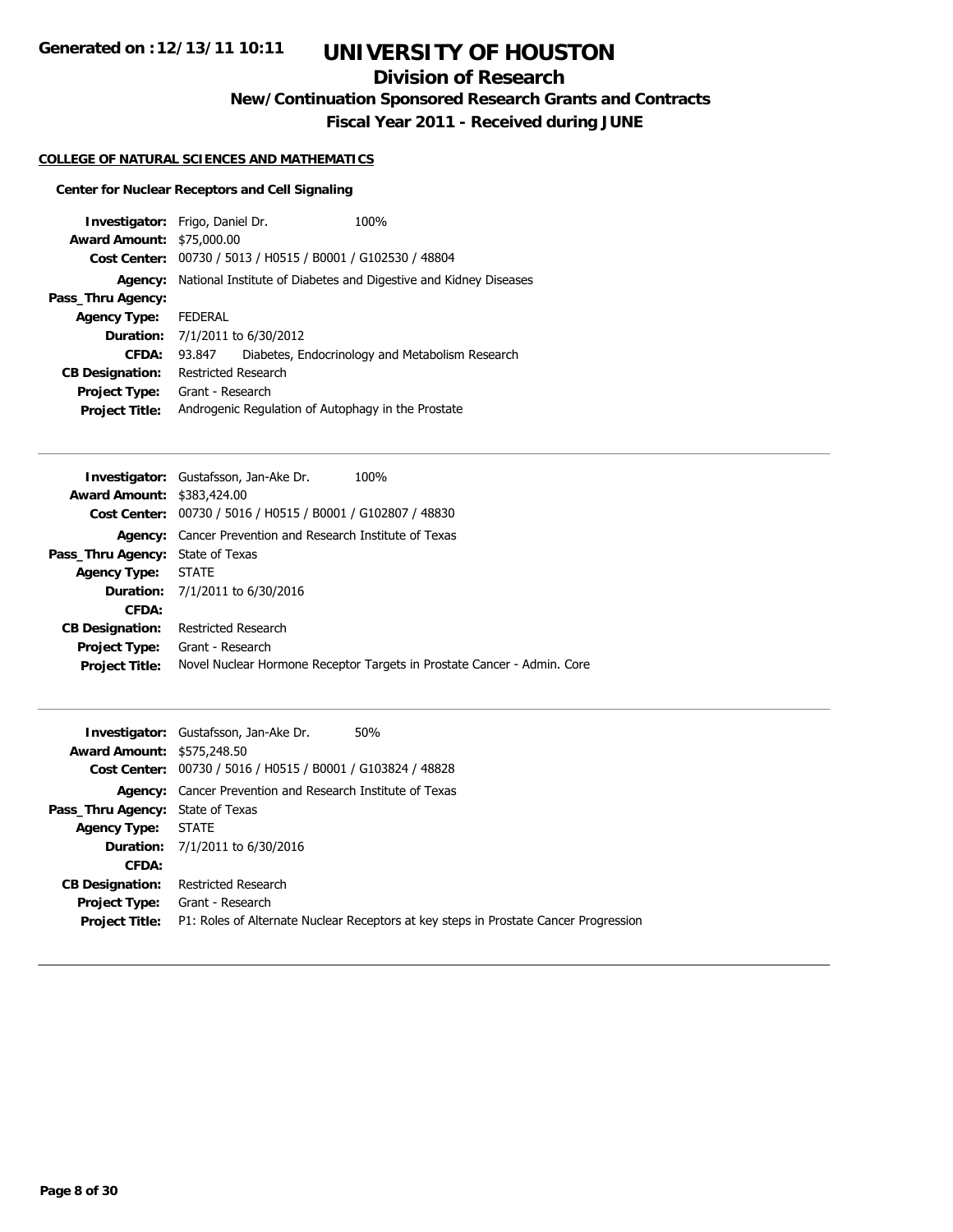## **Division of Research**

**New/Continuation Sponsored Research Grants and Contracts**

**Fiscal Year 2011 - Received during JUNE**

### **COLLEGE OF NATURAL SCIENCES AND MATHEMATICS**

## **Center for Nuclear Receptors and Cell Signaling**

|                                         | 30%<br><b>Investigator: Warner, Margaret Dr.</b>                                     |
|-----------------------------------------|--------------------------------------------------------------------------------------|
| <b>Award Amount: \$345,149.10</b>       |                                                                                      |
|                                         | Cost Center: 00730 / 5016 / H0515 / B0001 / G103824 / 48828                          |
|                                         | <b>Agency:</b> Cancer Prevention and Research Institute of Texas                     |
| <b>Pass_Thru Agency: State of Texas</b> |                                                                                      |
| Agency Type: STATE                      |                                                                                      |
|                                         | <b>Duration:</b> 7/1/2011 to 6/30/2016                                               |
| CFDA:                                   |                                                                                      |
| <b>CB Designation:</b>                  | Restricted Research                                                                  |
|                                         | Project Type: Grant - Research                                                       |
| <b>Project Title:</b>                   | P1: Roles of Alternate Nuclear Receptors at key steps in Prostate Cancer Progression |
|                                         |                                                                                      |

## **Chemistry**

| <b>Investigator:</b> Gilbertson, Scott Dr. |                     |                                                             | 100%                                                         |
|--------------------------------------------|---------------------|-------------------------------------------------------------|--------------------------------------------------------------|
| <b>Award Amount: \$364,638.00</b>          |                     |                                                             |                                                              |
|                                            |                     | Cost Center: 00730 / 5013 / H0107 / B0001 / G100192 / 46240 |                                                              |
| Agency:                                    |                     | National Institute of General Medical Sciences              |                                                              |
| Pass_Thru Agency:                          |                     |                                                             |                                                              |
| <b>Agency Type:</b>                        | <b>FEDERAL</b>      |                                                             |                                                              |
|                                            |                     | <b>Duration:</b> 6/1/2010 to 5/31/2012                      |                                                              |
| CFDA:                                      | 93.310              | Trans-NIH Research Support                                  |                                                              |
| <b>CB Designation:</b>                     | Restricted Research |                                                             |                                                              |
| <b>Project Type:</b>                       | Grant - Research    |                                                             |                                                              |
| <b>Project Title:</b>                      |                     |                                                             | Pilot Scale Libraries Based on Biologically Active Scaffolds |
|                                            |                     |                                                             |                                                              |

|                                  | <b>Investigator:</b> Gilbertson, Scott Dr.                  | 100%                                                                      |
|----------------------------------|-------------------------------------------------------------|---------------------------------------------------------------------------|
| <b>Award Amount: \$49,877.00</b> |                                                             |                                                                           |
|                                  | Cost Center: 00730 / 5021 / H0107 / B0001 / G103867 / 48873 |                                                                           |
|                                  | <b>Agency:</b> The Welch Foundation                         |                                                                           |
| Pass_Thru Agency:                |                                                             |                                                                           |
| Agency Type: FOUNDATION          |                                                             |                                                                           |
|                                  | <b>Duration:</b> 2/1/2011 to 1/31/2012                      |                                                                           |
| CFDA:                            |                                                             |                                                                           |
| <b>CB Designation:</b>           | <b>Restricted Research</b>                                  |                                                                           |
| <b>Project Type:</b>             | Grant - Research                                            |                                                                           |
| <b>Project Title:</b>            |                                                             | Novel lead optimization calculations to direct antiviral drug development |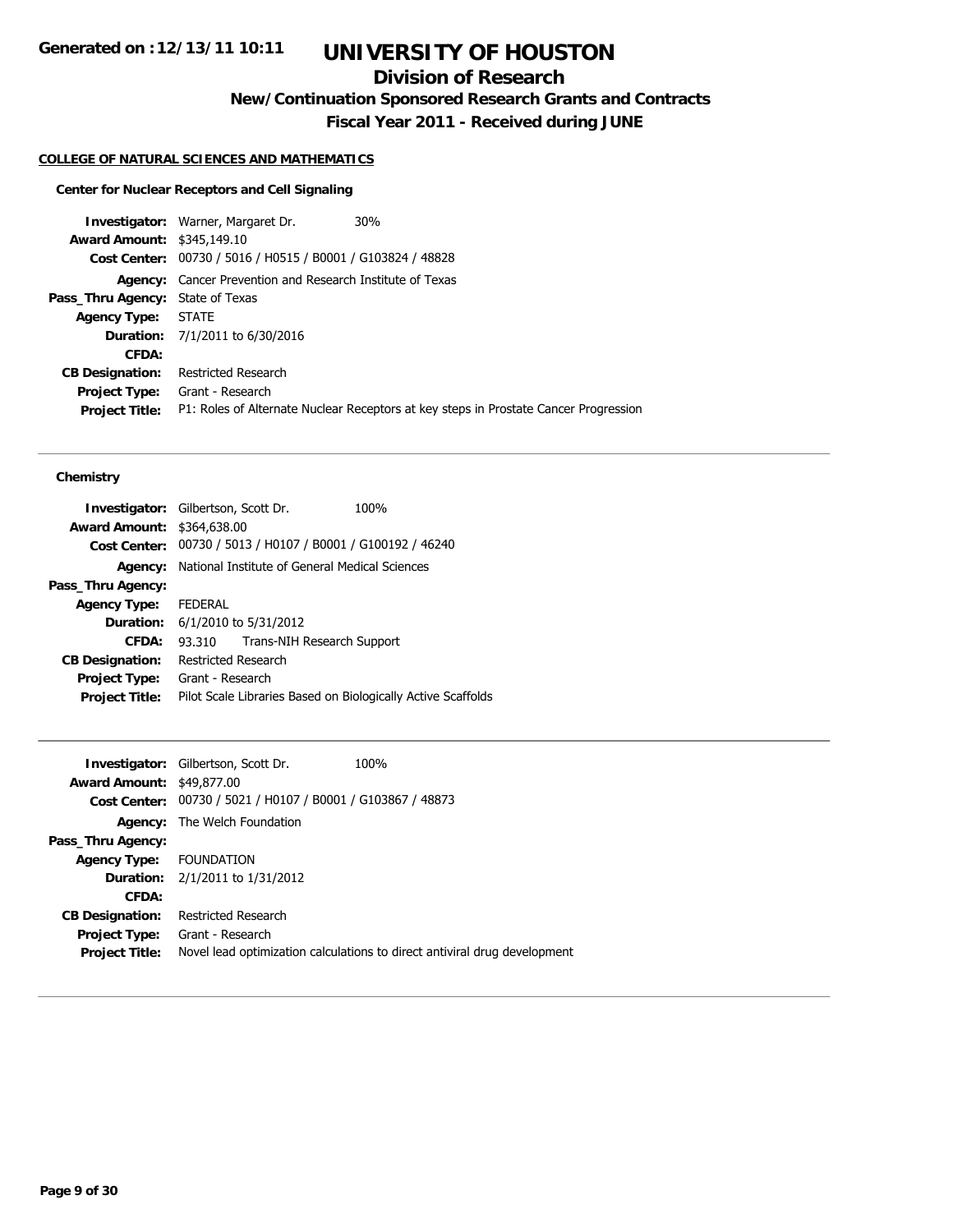# **UNIVERSITY OF HOUSTON**

## **Division of Research**

**New/Continuation Sponsored Research Grants and Contracts**

**Fiscal Year 2011 - Received during JUNE**

## **COLLEGE OF NATURAL SCIENCES AND MATHEMATICS**

## **Chemistry**

|                                   | <b>Investigator:</b> Daugulis, Olafs Dr.       | 100%                                                                 |
|-----------------------------------|------------------------------------------------|----------------------------------------------------------------------|
| <b>Award Amount: \$242,784.00</b> |                                                |                                                                      |
| Cost Center:                      | 00730 / 5013 / H0107 / B0001 / G093510 / 40711 |                                                                      |
| Agency:                           | National Institute of General Medical Sciences |                                                                      |
| Pass_Thru Agency:                 |                                                |                                                                      |
| <b>Agency Type:</b>               | <b>FEDERAL</b>                                 |                                                                      |
| Duration:                         | 6/5/2007 to 5/31/2012                          |                                                                      |
| CFDA:                             | 93.859                                         | Pharmacology, Physiology, and Biological Chemistry Research          |
| <b>CB Designation:</b>            | Restricted Research                            |                                                                      |
| <b>Project Type:</b>              | Grant - Research                               |                                                                      |
| <b>Project Title:</b>             |                                                | Carbon-Hydrogen Bond Functionalization By Transition Metal Complexes |
|                                   |                                                |                                                                      |

| <b>Investigator:</b> Lee, T. Randall Dr. |                     |                                                             | 60% |
|------------------------------------------|---------------------|-------------------------------------------------------------|-----|
| <b>Award Amount: \$79,200.00</b>         |                     |                                                             |     |
|                                          |                     | Cost Center: 00730 / 5013 / H0107 / B0001 / G098102 / 44338 |     |
|                                          |                     | <b>Agency:</b> National Science Foundation                  |     |
| Pass_Thru Agency:                        |                     |                                                             |     |
| <b>Agency Type:</b>                      | FEDERAL             |                                                             |     |
| <b>Duration:</b>                         |                     | 7/1/2009 to 6/30/2012                                       |     |
| CFDA:                                    | 47.049              | Mathematical and Physical Sciences                          |     |
| <b>CB Designation:</b>                   | Restricted Research |                                                             |     |
| <b>Project Type:</b>                     | Grant - Research    |                                                             |     |
| <b>Project Title:</b>                    |                     | Line-Active Amphiphiles for Nanostructure Stability         |     |

## **Computer Science**

| <b>Investigator:</b> Fofanov, Yuriy Dr. |                                                |                                        | 50%                                                         |  |
|-----------------------------------------|------------------------------------------------|----------------------------------------|-------------------------------------------------------------|--|
| <b>Award Amount: \$17,072.50</b>        |                                                |                                        |                                                             |  |
|                                         |                                                |                                        | Cost Center: 00730 / 5013 / H0546 / B0001 / G103640 / 48619 |  |
| Agency:                                 | <b>Rice University</b>                         |                                        |                                                             |  |
|                                         | Pass_Thru Agency: National Library of Medicine |                                        |                                                             |  |
| <b>Agency Type:</b>                     | <b>FEDERAL</b>                                 |                                        |                                                             |  |
|                                         |                                                | <b>Duration:</b> 4/1/2011 to 3/31/2012 |                                                             |  |
| CFDA:                                   | 93.879                                         | Medical Library Assistance             |                                                             |  |
| <b>CB Designation:</b>                  |                                                | Non Restricted Research                |                                                             |  |
| <b>Project Type:</b>                    | Grant - Research                               |                                        |                                                             |  |
| <b>Project Title:</b>                   |                                                |                                        | NLM Training Program in Biomedical Informatics - Mark Rojas |  |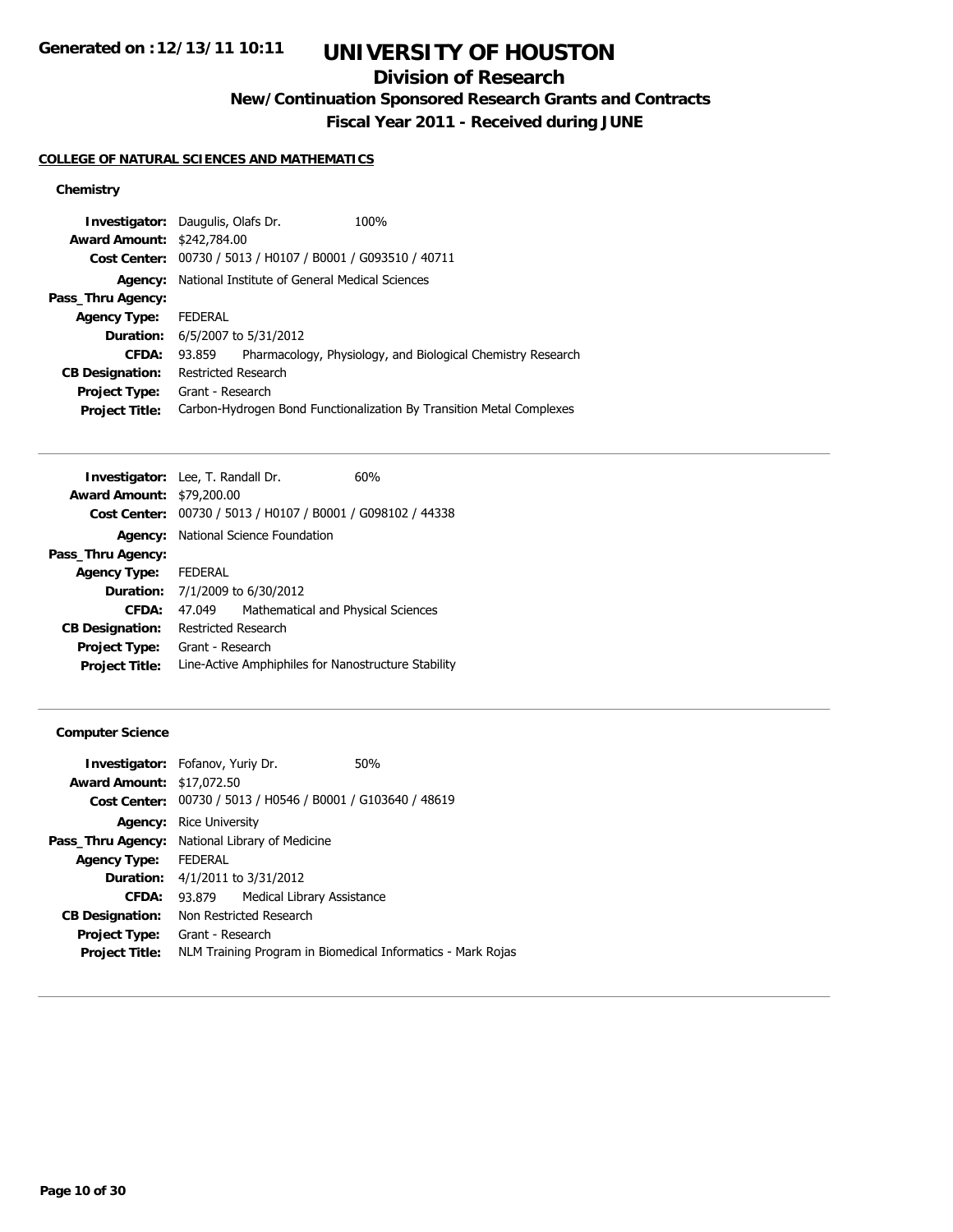## **Division of Research**

**New/Continuation Sponsored Research Grants and Contracts**

**Fiscal Year 2011 - Received during JUNE**

### **COLLEGE OF NATURAL SCIENCES AND MATHEMATICS**

### **Computer Science**

**Investigator:** Pavlidis, Ioannis Dr. 10% **Award Amount:** \$17,728.50 **Cost Center:** 00730 / 5021 / H0246 / B0001 / G102958 / 48843 **Agency:** American Lung Association **Pass\_Thru Agency: Agency Type:** NON PROFIT **Duration:** 5/1/2011 to 4/30/2014 **CFDA: CB Designation:** Restricted Research **Project Type:** Contract - Research **Project Title:** Air Quality Mapping and Related Data Management

|                                  | <b>Investigator:</b> Johnsson, S. Lennart Dr.<br>15%        |  |  |
|----------------------------------|-------------------------------------------------------------|--|--|
| <b>Award Amount: \$26,592.75</b> |                                                             |  |  |
|                                  | Cost Center: 00730 / 5021 / H0246 / B0001 / G102958 / 48843 |  |  |
|                                  | <b>Agency:</b> American Lung Association                    |  |  |
| Pass_Thru Agency:                |                                                             |  |  |
| Agency Type: NON PROFIT          |                                                             |  |  |
|                                  | <b>Duration:</b> 5/1/2011 to 4/30/2014                      |  |  |
| CFDA:                            |                                                             |  |  |
| <b>CB Designation:</b>           | Restricted Research                                         |  |  |
| <b>Project Type:</b>             | Contract - Research                                         |  |  |
| <b>Project Title:</b>            | Air Quality Mapping and Related Data Management             |  |  |
|                                  |                                                             |  |  |

|                                 | 33%<br><b>Investigator:</b> Chapman, Barbara M. Dr.                                                       |
|---------------------------------|-----------------------------------------------------------------------------------------------------------|
| <b>Award Amount: \$7,564.26</b> |                                                                                                           |
|                                 | Cost Center: 00730 / 5013 / H0108 / B0001 / G099753 / 46573                                               |
|                                 | Agency: National Science Foundation                                                                       |
| Pass_Thru Agency:               |                                                                                                           |
| <b>Agency Type:</b>             | FEDERAL                                                                                                   |
| <b>Duration:</b>                | 6/1/2010 to 5/31/2013                                                                                     |
| <b>CFDA:</b>                    | Computer and Information Science and Engineering (CISE)<br>47.070                                         |
| <b>CB Designation:</b>          | <b>Restricted Research</b>                                                                                |
| Project Type:                   | Grant - Research                                                                                          |
| <b>Project Title:</b>           | II-NEW: A Heterogeneous Testbed for Exploring Emerging HPC Tools, Programming Languages, and Applications |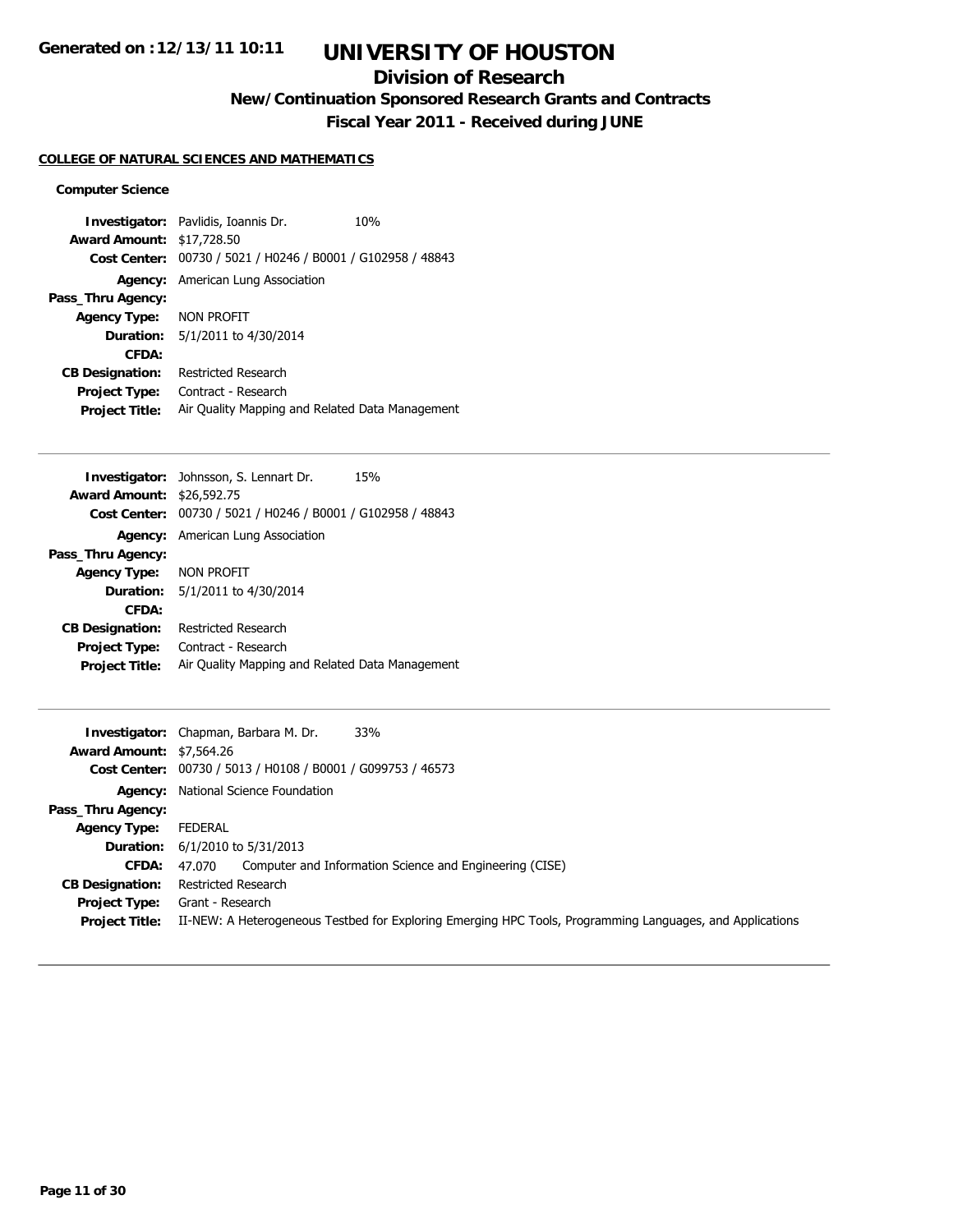# **UNIVERSITY OF HOUSTON**

## **Division of Research**

**New/Continuation Sponsored Research Grants and Contracts**

**Fiscal Year 2011 - Received during JUNE**

## **COLLEGE OF NATURAL SCIENCES AND MATHEMATICS**

## **Computer Science**

|                                 | 33%<br><b>Investigator:</b> Subhlok, Jaspal Dr.                                                           |
|---------------------------------|-----------------------------------------------------------------------------------------------------------|
| <b>Award Amount: \$7,564.26</b> |                                                                                                           |
|                                 | Cost Center: 00730 / 5013 / H0108 / B0001 / G099753 / 46573                                               |
|                                 | Agency: National Science Foundation                                                                       |
| Pass_Thru Agency:               |                                                                                                           |
| <b>Agency Type:</b>             | FEDERAL                                                                                                   |
|                                 | <b>Duration:</b> 6/1/2010 to 5/31/2013                                                                    |
| <b>CFDA:</b>                    | 47.070 Computer and Information Science and Engineering (CISE)                                            |
| <b>CB Designation:</b>          | Restricted Research                                                                                       |
| <b>Project Type:</b>            | Grant - Research                                                                                          |
| <b>Project Title:</b>           | II-NEW: A Heterogeneous Testbed for Exploring Emerging HPC Tools, Programming Languages, and Applications |

|                                 | 50%<br><b>Investigator:</b> Vilalta, Ricardo Dr.                                                     |
|---------------------------------|------------------------------------------------------------------------------------------------------|
| <b>Award Amount: \$8,000.00</b> |                                                                                                      |
|                                 | Cost Center: 00730 / 5013 / H0246 / B0001 / G103533 / 48846                                          |
|                                 | Agency: National Science Foundation                                                                  |
| Pass_Thru Agency:               |                                                                                                      |
| <b>Agency Type:</b>             | FEDERAL                                                                                              |
|                                 | <b>Duration:</b> $6/1/2011$ to $8/31/2012$                                                           |
| <b>CFDA:</b>                    | Computer and Information Science and Engineering (CISE)<br>47.070                                    |
| <b>CB Designation:</b>          | Restricted Research                                                                                  |
| <b>Project Type:</b>            | Grant - Research                                                                                     |
| <b>Project Title:</b>           | Automatic Geomorphic Mapping and Analysis of Land Surfaces Using Pattern Recognition: REU SUPPLEMENT |

| <b>Award Amount: \$7,793.48</b> | <b>34%</b><br><b>Investigator:</b> Gabriel, Edgar Dr.<br>Cost Center: 00730 / 5013 / H0108 / B0001 / G099753 / 46573 |  |
|---------------------------------|----------------------------------------------------------------------------------------------------------------------|--|
|                                 | Agency: National Science Foundation                                                                                  |  |
| Pass_Thru Agency:               |                                                                                                                      |  |
| <b>Agency Type:</b>             | FEDERAL                                                                                                              |  |
|                                 | <b>Duration:</b> 6/1/2010 to 5/31/2013                                                                               |  |
| <b>CFDA:</b>                    | Computer and Information Science and Engineering (CISE)<br>47.070                                                    |  |
| <b>CB Designation:</b>          | Restricted Research                                                                                                  |  |
| <b>Project Type:</b>            | Grant - Research                                                                                                     |  |
| <b>Project Title:</b>           | II-NEW: A Heterogeneous Testbed for Exploring Emerging HPC Tools, Programming Languages, and Applications            |  |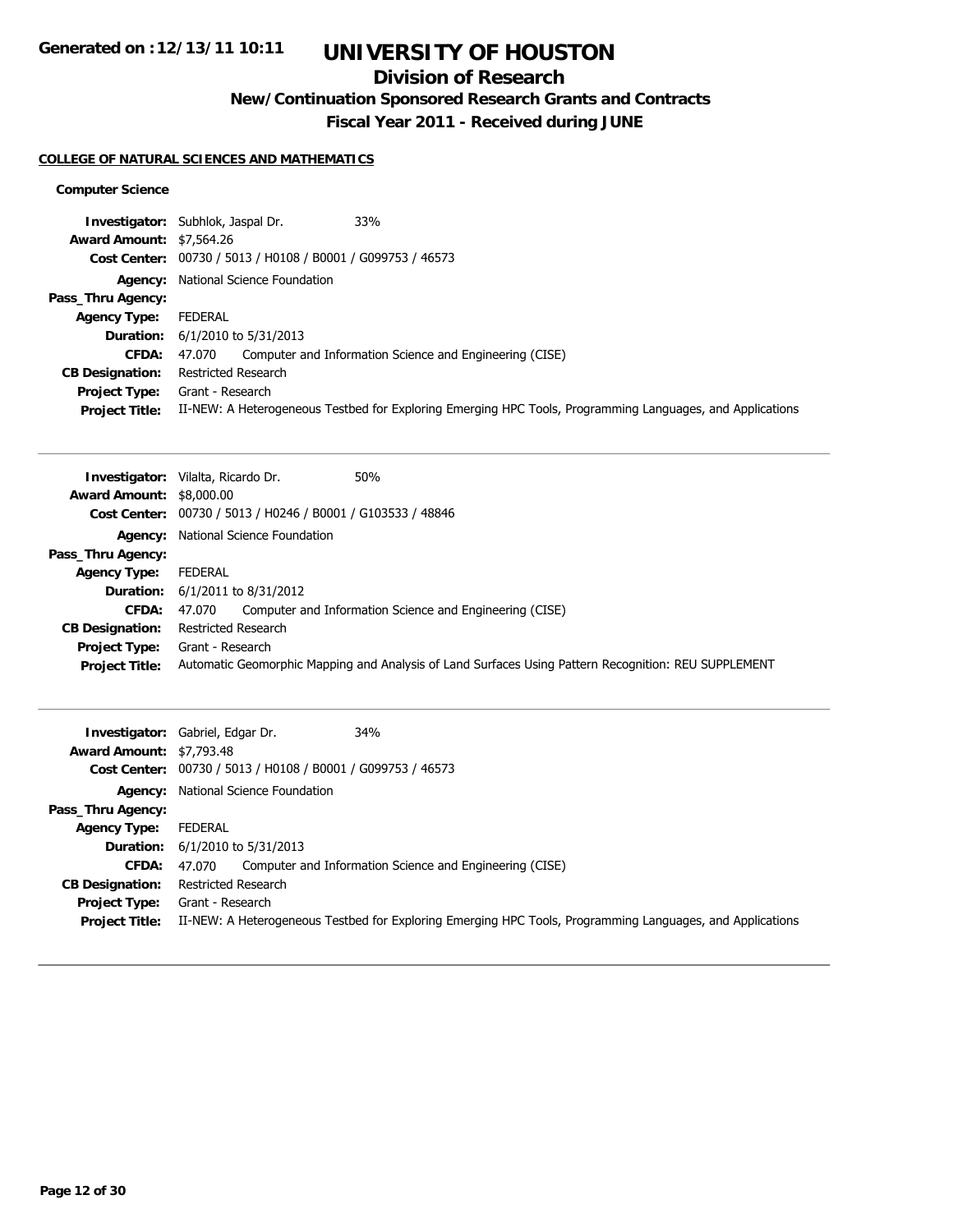# **UNIVERSITY OF HOUSTON**

## **Division of Research**

**New/Continuation Sponsored Research Grants and Contracts**

**Fiscal Year 2011 - Received during JUNE**

## **COLLEGE OF NATURAL SCIENCES AND MATHEMATICS**

## **Geosciences**

| <b>Investigator:</b> Talbot, Robert Dr.                     | 50%                                                                                         |
|-------------------------------------------------------------|---------------------------------------------------------------------------------------------|
| <b>Award Amount: \$121,747.79</b>                           |                                                                                             |
| Cost Center: 00730 / 5013 / H0429 / B0001 / G103367 / 48816 |                                                                                             |
|                                                             | Agency: NASA - National Aeronautics and Space Administration - Headquarters (Wash., D.C.)   |
|                                                             |                                                                                             |
| FEDERAL                                                     |                                                                                             |
| Duration: 5/11/2011 to 5/10/2012                            |                                                                                             |
| 43.001 Aerospace Education Services Program                 |                                                                                             |
| Restricted Research                                         |                                                                                             |
| <b>Project Type:</b> Grant - Research                       |                                                                                             |
|                                                             | Measurements and Analysis of Atmospheric Mercury Observations Aboard the DC-8 During ARCTAS |
|                                                             |                                                                                             |

|                                                             | 10%                                                                                                                  |  |
|-------------------------------------------------------------|----------------------------------------------------------------------------------------------------------------------|--|
|                                                             |                                                                                                                      |  |
| Cost Center: 00730 / 5021 / H0246 / B0001 / G102958 / 48843 |                                                                                                                      |  |
| <b>Agency:</b> American Lung Association                    |                                                                                                                      |  |
|                                                             |                                                                                                                      |  |
| NON PROFIT                                                  |                                                                                                                      |  |
| 5/1/2011 to 4/30/2014                                       |                                                                                                                      |  |
|                                                             |                                                                                                                      |  |
| Restricted Research                                         |                                                                                                                      |  |
| Contract - Research                                         |                                                                                                                      |  |
| Air Quality Mapping and Related Data Management             |                                                                                                                      |  |
|                                                             | <b>Investigator:</b> Lefer, Barry Dr.<br><b>Award Amount: \$17,728.50</b><br><b>Agency Type:</b><br><b>Duration:</b> |  |

|                                  | 100%<br><b>Investigator:</b> Snow, Jonathan Dr.                                                                  |
|----------------------------------|------------------------------------------------------------------------------------------------------------------|
| <b>Award Amount: \$44,810.00</b> |                                                                                                                  |
|                                  | Cost Center: 00730 / 5013 / H0109 / B0001 / G100869 / 47056                                                      |
| Agency:                          | National Science Foundation                                                                                      |
| Pass_Thru Agency:                |                                                                                                                  |
| <b>Agency Type:</b>              | FEDERAL                                                                                                          |
|                                  | <b>Duration:</b> 9/1/2010 to 8/31/2012                                                                           |
| <b>CFDA:</b>                     | Geosciences<br>47.050                                                                                            |
| <b>CB Designation:</b>           | Restricted Research                                                                                              |
| Project Type:                    | Grant - Research                                                                                                 |
| <b>Project Title:</b>            | Collaborative Research: Geochemistry and tectonics of Cretaceous gateway closure in the Central American isthmus |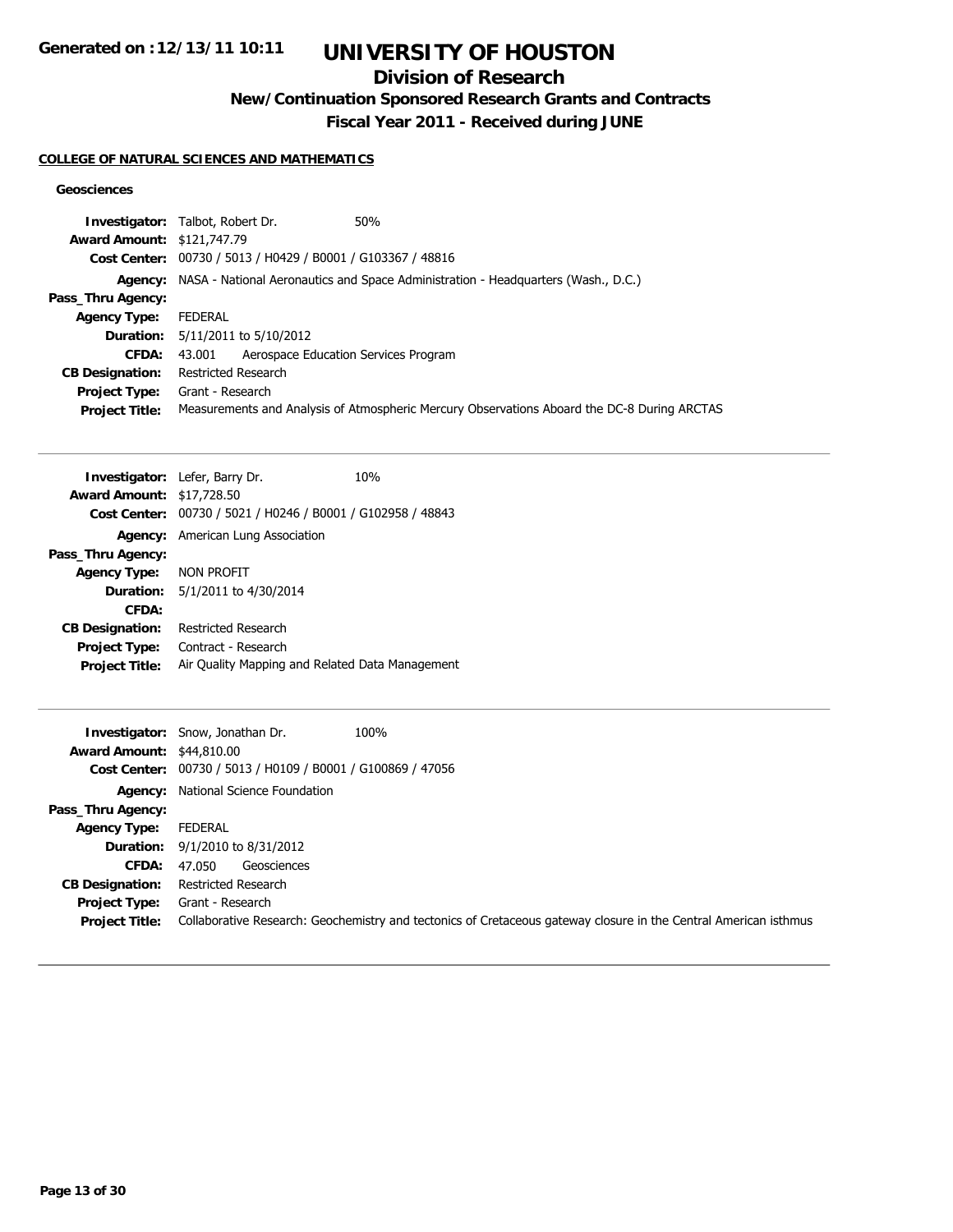## **Division of Research**

**New/Continuation Sponsored Research Grants and Contracts**

**Fiscal Year 2011 - Received during JUNE**

### **COLLEGE OF NATURAL SCIENCES AND MATHEMATICS**

## **Geosciences**

**Investigator:** Bhattacharya, Janok Dr. 100% **Award Amount:** \$35,000.00 **Cost Center:** 00730 / 5022 / H0109 / B0001 / G094776 / 40027 **Agency:** Various Private Profit Agencies **Pass\_Thru Agency: Agency Type:** PROFIT **Duration:** 1/1/2007 to 12/31/2012 **CFDA: CB Designation:** Restricted Research **Project Type:** Contract - Research **Project Title:** Quantitative Sedimentology Research Consortium

|                                  | Investigator: Han, De-Hua Dr.                               | 100% |
|----------------------------------|-------------------------------------------------------------|------|
| <b>Award Amount: \$80,000.00</b> |                                                             |      |
|                                  | Cost Center: 00730 / 5022 / H0109 / B0001 / G094777 / 40041 |      |
|                                  | <b>Agency:</b> Various Private Profit Agencies              |      |
| Pass_Thru Agency:                |                                                             |      |
| <b>Agency Type:</b>              | PROFIT                                                      |      |
|                                  | <b>Duration:</b> 1/1/2007 to 12/31/2020                     |      |
| CFDA:                            |                                                             |      |
| <b>CB Designation:</b>           | Restricted Research                                         |      |
| <b>Project Type:</b>             | Contract - Research                                         |      |
| <b>Project Title:</b>            | Fluid & Rock Properties and Seismic Hydrocarbon Indicators  |      |
|                                  |                                                             |      |

### **Institute for Multidimensional Air Quality Studies**

|                                   | 50%<br><b>Investigator:</b> Talbot, Robert Dr.              |                                                                                             |
|-----------------------------------|-------------------------------------------------------------|---------------------------------------------------------------------------------------------|
| <b>Award Amount: \$121,747.79</b> |                                                             |                                                                                             |
|                                   | Cost Center: 00730 / 5013 / H0429 / B0001 / G103367 / 48816 |                                                                                             |
|                                   |                                                             | Agency: NASA - National Aeronautics and Space Administration - Headquarters (Wash., D.C.)   |
| Pass_Thru Agency:                 |                                                             |                                                                                             |
| <b>Agency Type:</b>               | <b>FEDERAL</b>                                              |                                                                                             |
|                                   | <b>Duration:</b> 5/11/2011 to 5/10/2012                     |                                                                                             |
| CFDA:                             | Aerospace Education Services Program<br>43.001              |                                                                                             |
| <b>CB Designation:</b>            | Restricted Research                                         |                                                                                             |
| <b>Project Type:</b>              | Grant - Research                                            |                                                                                             |
| <b>Project Title:</b>             |                                                             | Measurements and Analysis of Atmospheric Mercury Observations Aboard the DC-8 During ARCTAS |
|                                   |                                                             |                                                                                             |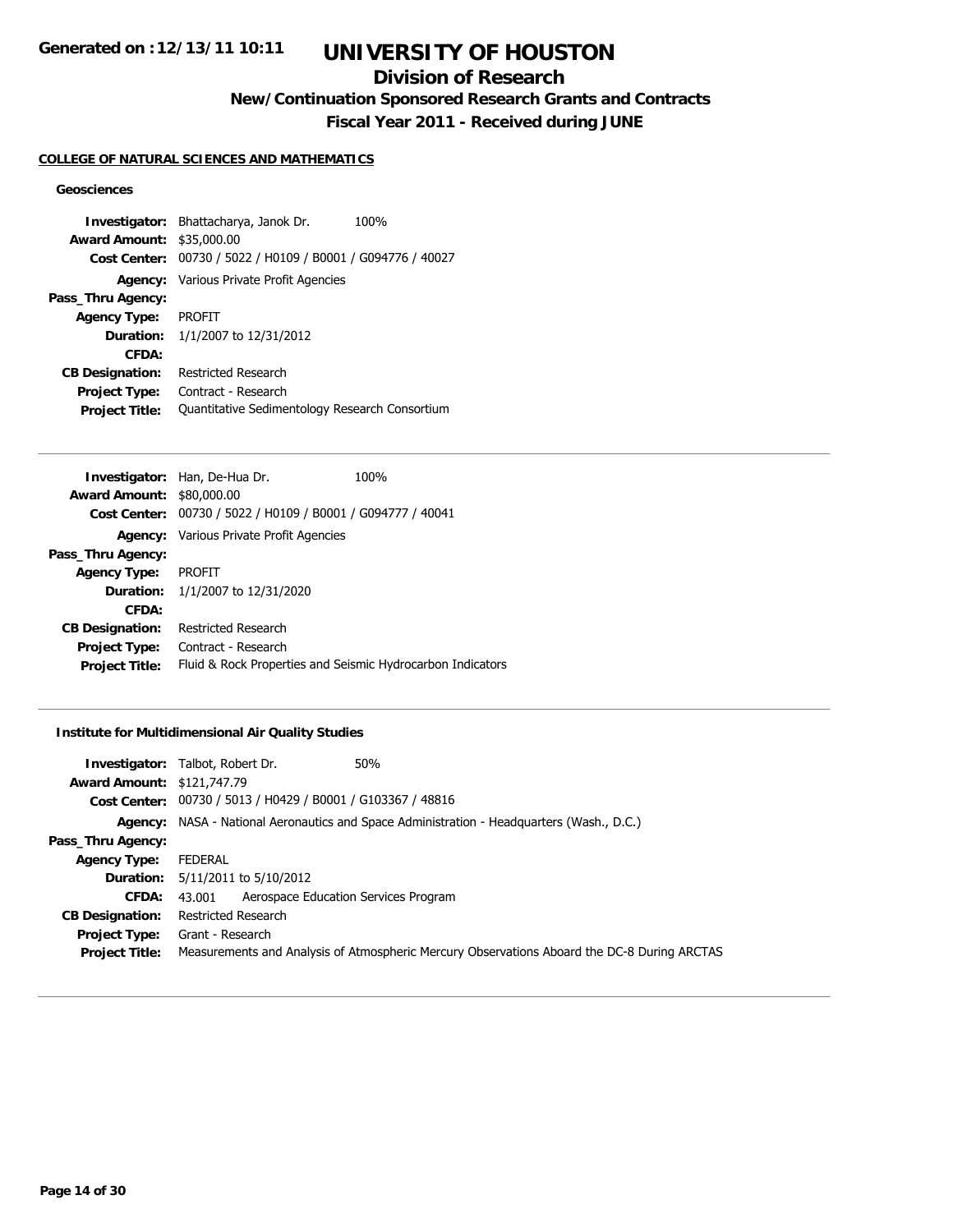## **Division of Research**

**New/Continuation Sponsored Research Grants and Contracts**

**Fiscal Year 2011 - Received during JUNE**

#### **COLLEGE OF NATURAL SCIENCES AND MATHEMATICS**

#### **Institute for Multidimensional Air Quality Studies**

**Investigator:** Lefer, Barry Dr. 10% **Award Amount:** \$17,728.50 **Cost Center:** 00730 / 5021 / H0246 / B0001 / G102958 / 48843 **Agency:** American Lung Association **Pass\_Thru Agency: Agency Type:** NON PROFIT **Duration:** 5/1/2011 to 4/30/2014 **CFDA: CB Designation:** Restricted Research **Project Type:** Contract - Research **Project Title:** Air Quality Mapping and Related Data Management

## **Physics**

| <b>Investigator: Lau, Kwong Dr.</b> |                     |                                                             | 100%                                                   |
|-------------------------------------|---------------------|-------------------------------------------------------------|--------------------------------------------------------|
| <b>Award Amount: \$50,000.00</b>    |                     |                                                             |                                                        |
|                                     |                     | Cost Center: 00730 / 5013 / H0112 / B0001 / G101171 / 46961 |                                                        |
|                                     |                     | <b>Agency:</b> U.S. Department of Energy                    |                                                        |
| Pass_Thru Agency:                   |                     |                                                             |                                                        |
| <b>Agency Type:</b>                 | FEDERAL             |                                                             |                                                        |
|                                     |                     | <b>Duration:</b> 8/15/2010 to 8/14/2012                     |                                                        |
| <b>CFDA:</b>                        | 81.049              |                                                             | Office of Energy Research Financial Assistance Program |
| <b>CB Designation:</b>              | Restricted Research |                                                             |                                                        |
| Project Type: Grant - Research      |                     |                                                             |                                                        |
| <b>Project Title:</b>               |                     | Measuring Theta_13 at Daya Bay                              |                                                        |
|                                     |                     |                                                             |                                                        |

### **COLLEGE OF OPTOMETRY**

## **Optometry, Community**

| <b>Award Amount: \$22,275.00</b> | <b>Investigator:</b> Applegate, Raymond Dr.    | 100%                                                                |
|----------------------------------|------------------------------------------------|---------------------------------------------------------------------|
| Cost Center:                     | 00730 / 5013 / H0114 / B0001 / G097469 / 44149 |                                                                     |
| Agency:                          | National Eye Institute                         |                                                                     |
| Pass_Thru Agency:                |                                                |                                                                     |
| <b>Agency Type:</b>              | <b>FEDERAL</b>                                 |                                                                     |
|                                  | <b>Duration:</b> 4/1/2009 to 3/31/2012         |                                                                     |
| CFDA:                            | 93.867 Vision Research                         |                                                                     |
| <b>CB Designation:</b>           | Restricted Research                            |                                                                     |
| <b>Project Type:</b>             | Grant - Research                               |                                                                     |
| <b>Project Title:</b>            |                                                | Optical Aberration and Visual Performance for Highly Aberrated Eyes |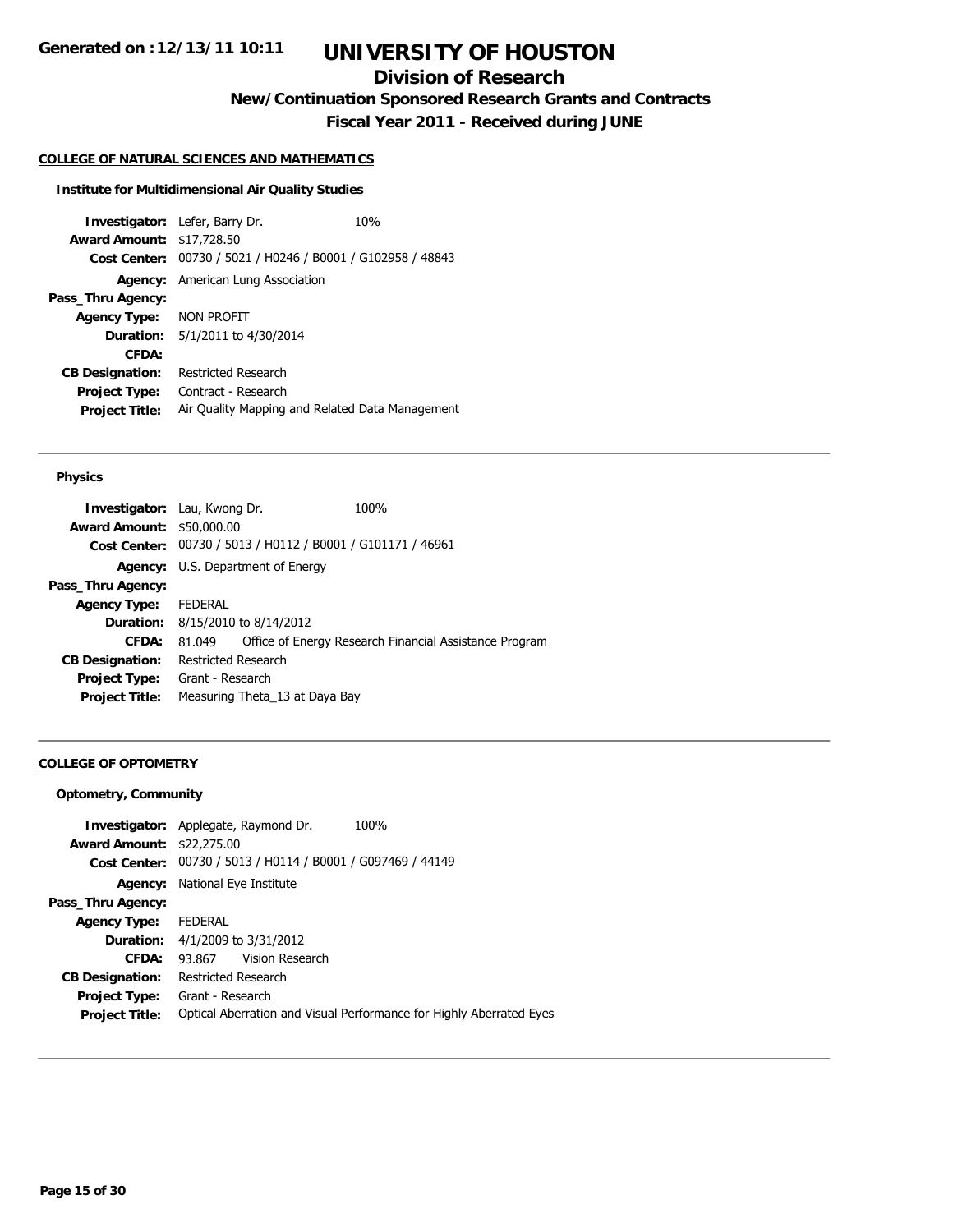## **Division of Research**

**New/Continuation Sponsored Research Grants and Contracts**

**Fiscal Year 2011 - Received during JUNE**

### **COLLEGE OF OPTOMETRY**

## **Optometry, Community**

| <b>Investigator:</b> Chino, Yuzo M. Dr. |                                            |                                                | 65% |
|-----------------------------------------|--------------------------------------------|------------------------------------------------|-----|
| <b>Award Amount: \$14,625.00</b>        |                                            |                                                |     |
| Cost Center:                            |                                            | 00730 / 5013 / H0114 / B0001 / G098703 / 45878 |     |
|                                         | <b>Agency:</b> National Eye Institute      |                                                |     |
| Pass_Thru Agency:                       |                                            |                                                |     |
| Agency Type: FEDERAL                    |                                            |                                                |     |
| <b>Duration:</b>                        | 2/1/2010 to 1/31/2012                      |                                                |     |
| CFDA:                                   |                                            | 93.867 Vision Research                         |     |
| <b>CB Designation:</b>                  | Restricted Research                        |                                                |     |
| Project Type:                           | Grant - Research                           |                                                |     |
| <b>Project Title:</b>                   | Amblyopia and Study of Cortical Mechanisms |                                                |     |

|                        | 100%<br><b>Investigator:</b> Leach, Norman Dr.                                      |
|------------------------|-------------------------------------------------------------------------------------|
| Award Amount: \$768.00 |                                                                                     |
|                        | Cost Center: 00730 / 5022 / H0114 / B0001 / G102975 / 47892                         |
|                        | Agency: Alcon Research Limited                                                      |
| Pass_Thru Agency:      |                                                                                     |
| <b>Agency Type:</b>    | <b>PROFIT</b>                                                                       |
|                        | Duration: 12/2/2010 to 12/1/2011                                                    |
| <b>CFDA:</b>           |                                                                                     |
| <b>CB Designation:</b> | Restricted Research                                                                 |
| <b>Project Type:</b>   | Grant - Research                                                                    |
| <b>Project Title:</b>  | Protocol C-10-012 Evaulation of an Investigational Contact Lens Disinfectant System |
|                        |                                                                                     |

|                                 | <b>Investigator:</b> Wensveen, Janice Dr.<br>25% |                                                             |  |  |
|---------------------------------|--------------------------------------------------|-------------------------------------------------------------|--|--|
| <b>Award Amount: \$5,625.00</b> |                                                  |                                                             |  |  |
|                                 |                                                  | Cost Center: 00730 / 5013 / H0114 / B0001 / G098703 / 45878 |  |  |
|                                 |                                                  | <b>Agency:</b> National Eye Institute                       |  |  |
| Pass_Thru Agency:               |                                                  |                                                             |  |  |
| Agency Type: FEDERAL            |                                                  |                                                             |  |  |
|                                 | <b>Duration:</b> 2/1/2010 to 1/31/2012           |                                                             |  |  |
| CFDA:                           |                                                  | 93.867 Vision Research                                      |  |  |
| <b>CB Designation:</b>          | Restricted Research                              |                                                             |  |  |
| <b>Project Type:</b>            | Grant - Research                                 |                                                             |  |  |
| <b>Project Title:</b>           | Amblyopia and Study of Cortical Mechanisms       |                                                             |  |  |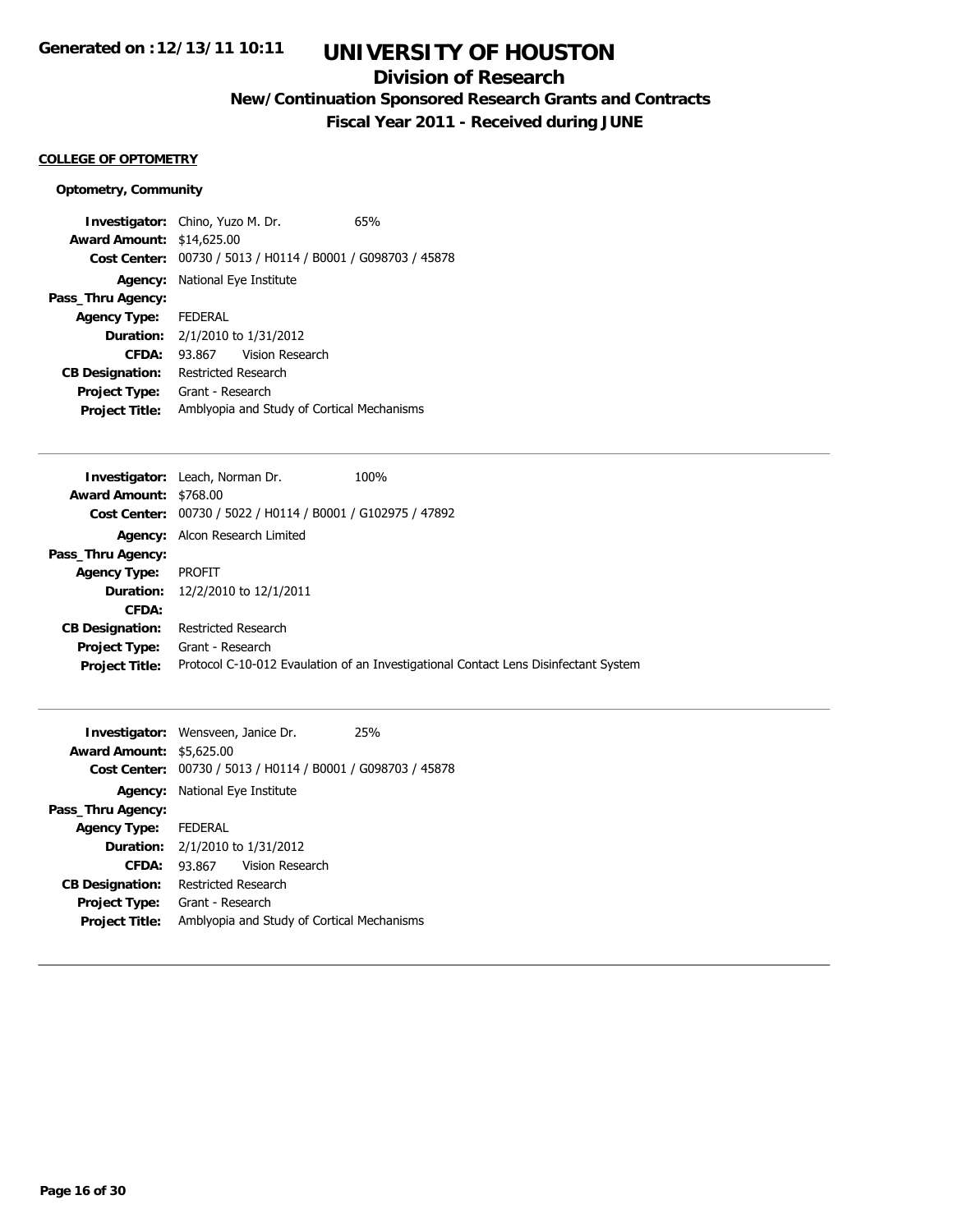## **Division of Research**

**New/Continuation Sponsored Research Grants and Contracts**

**Fiscal Year 2011 - Received during JUNE**

### **COLLEGE OF OPTOMETRY**

## **Optometry, Community**

| <b>Investigator:</b> Smith III, Earl L. Dr.<br>5% |                                                |  |  |
|---------------------------------------------------|------------------------------------------------|--|--|
| \$1,125.00<br><b>Award Amount:</b>                |                                                |  |  |
| Cost Center: .                                    | 00730 / 5013 / H0114 / B0001 / G098703 / 45878 |  |  |
| National Eye Institute<br>Agency:                 |                                                |  |  |
| Pass_Thru Agency:                                 |                                                |  |  |
| Agency Type: FEDERAL                              |                                                |  |  |
| 2/1/2010 to 1/31/2012<br><b>Duration:</b>         |                                                |  |  |
| 93.867 Vision Research<br>CFDA:                   |                                                |  |  |
| Restricted Research<br><b>CB Designation:</b>     |                                                |  |  |
| Grant - Research<br>Project Type:                 |                                                |  |  |
| <b>Project Title:</b>                             | Amblyopia and Study of Cortical Mechanisms     |  |  |

|                                  | <b>Investigator: Manny, Ruth E. Dr.</b>                     | 100%                                                                          |
|----------------------------------|-------------------------------------------------------------|-------------------------------------------------------------------------------|
| <b>Award Amount: \$72,794.00</b> |                                                             |                                                                               |
|                                  | Cost Center: 00730 / 5013 / H0114 / B0001 / G102902 / 47781 |                                                                               |
| Agency:                          | National Eye Institute                                      |                                                                               |
| Pass_Thru Agency:                |                                                             |                                                                               |
| <b>Agency Type:</b>              | FEDERAL                                                     |                                                                               |
| <b>Duration:</b>                 | 12/1/2010 to 11/30/2011                                     |                                                                               |
| CFDA:                            | Vision Research<br>93.867                                   |                                                                               |
| <b>CB Designation:</b>           | Restricted Research                                         |                                                                               |
| <b>Project Type:</b>             | Grant - Research                                            |                                                                               |
| <b>Project Title:</b>            |                                                             | Collaborative Observational Study of Myopia in COMET Children (COSMICC2) - UH |
|                                  |                                                             |                                                                               |

|                                 | <b>Investigator:</b> Harwerth, Ronald S. Dr.                | 5% |  |
|---------------------------------|-------------------------------------------------------------|----|--|
| <b>Award Amount: \$1,125.00</b> |                                                             |    |  |
|                                 | Cost Center: 00730 / 5013 / H0114 / B0001 / G098703 / 45878 |    |  |
|                                 | <b>Agency:</b> National Eye Institute                       |    |  |
| Pass_Thru Agency:               |                                                             |    |  |
| <b>Agency Type:</b>             | <b>FEDERAL</b>                                              |    |  |
|                                 | <b>Duration:</b> 2/1/2010 to 1/31/2012                      |    |  |
| CFDA:                           | Vision Research<br>93.867                                   |    |  |
| <b>CB Designation:</b>          | Restricted Research                                         |    |  |
| <b>Project Type:</b>            | Grant - Research                                            |    |  |
| <b>Project Title:</b>           | Amblyopia and Study of Cortical Mechanisms                  |    |  |
|                                 |                                                             |    |  |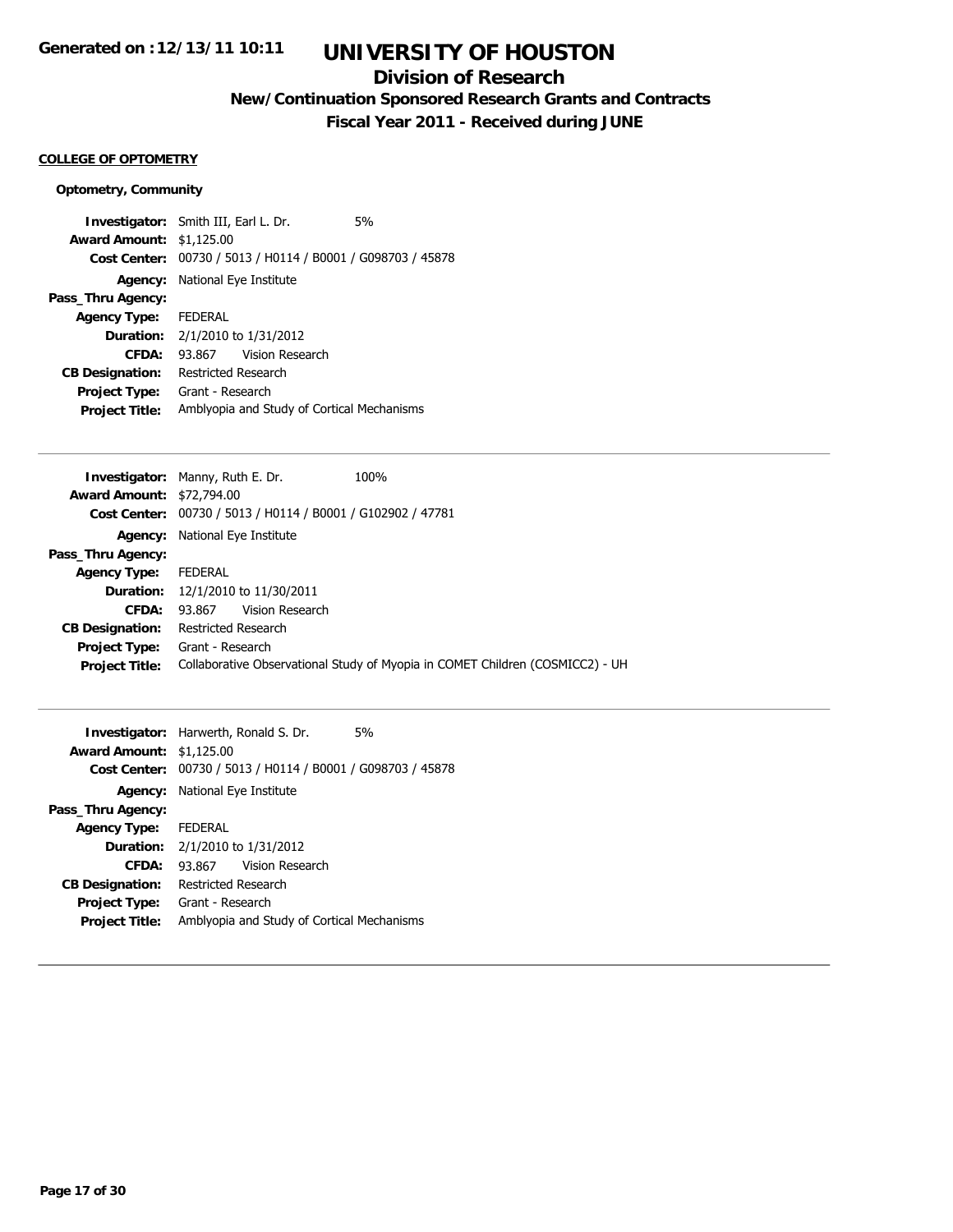## **Division of Research**

**New/Continuation Sponsored Research Grants and Contracts**

**Fiscal Year 2011 - Received during JUNE**

## **COLLEGE OF OPTOMETRY**

#### **Optometry, Community**

**Investigator:** Bergmanson, Jan P. G. Dr. 100% **Award Amount:** \$40,000.00 **Cost Center:** 00730 / 5022 / H0114 / B0001 / G099822 / 45027 **Agency:** Cooper Vision, Inc. **Pass\_Thru Agency: Agency Type:** PROFIT **Duration:** 8/3/2009 to 8/31/2012 **CFDA: CB Designation:** Restricted Research **Project Type:** Contract - Research **Project Title:** Clinical Evaluation of Silicone Hydrogel (SiHy) Contact Lenses CV-09-23

|                                 | 100%<br><b>Investigator:</b> Frishman, PhD, Laura J. Dr.    |  |  |
|---------------------------------|-------------------------------------------------------------|--|--|
| <b>Award Amount: \$1,701.00</b> |                                                             |  |  |
|                                 | Cost Center: 00730 / 5013 / H0114 / B0001 / G101833 / 48448 |  |  |
| Agency:                         | National Eye Institute                                      |  |  |
| Pass_Thru Agency:               |                                                             |  |  |
| <b>Agency Type:</b>             | <b>FEDERAL</b>                                              |  |  |
|                                 | <b>Duration:</b> 4/1/2011 to 3/31/2012                      |  |  |
| CFDA:                           | 93.867 Vision Research                                      |  |  |
| <b>CB Designation:</b>          | Restricted Research                                         |  |  |
| Project Type:                   | Grant - Research                                            |  |  |
| <b>Project Title:</b>           | Short-term Training in Health Professional Schools          |  |  |

### **COLLEGE OF PHARMACY**

### **Clinical Sciences and Administration**

| <b>Award Amount: \$8,000.00</b> | <b>20%</b><br><b>Investigator:</b> Cottreau, Jessica Dr.                                                                |
|---------------------------------|-------------------------------------------------------------------------------------------------------------------------|
|                                 | Cost Center: 00730 / 5021 / H0118 / B0100 / G103560 / 48841                                                             |
|                                 | <b>Agency:</b> Society of Infectious Diseases Pharmacists                                                               |
| Pass_Thru Agency:               |                                                                                                                         |
| <b>Agency Type:</b>             | NON PROFIT                                                                                                              |
| Duration:                       | 7/1/2011 to 6/30/2012                                                                                                   |
| CFDA:                           |                                                                                                                         |
| <b>CB Designation:</b>          | Non Restricted Research                                                                                                 |
| Project Type:                   | Grant - Research                                                                                                        |
| <b>Project Title:</b>           | University of Houston College of Pharmacy (UHCOP)/Cardinal Health PGY2 Infectious Diseases Pharmacotherapy<br>Residency |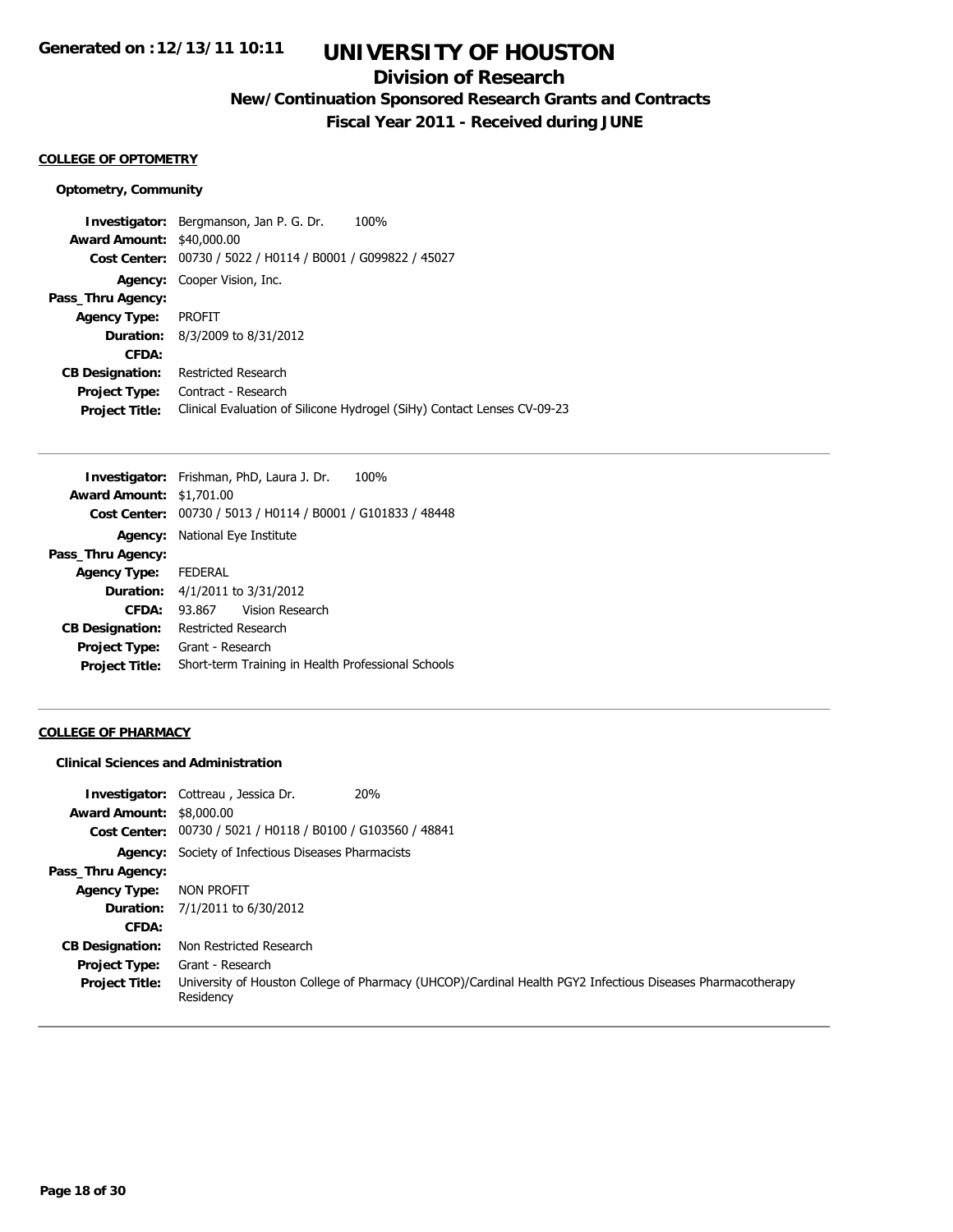## **Division of Research**

**New/Continuation Sponsored Research Grants and Contracts**

**Fiscal Year 2011 - Received during JUNE**

### **COLLEGE OF PHARMACY**

## **Clinical Sciences and Administration**

**Investigator:** Garey, Kevin Dr. 100% **Award Amount:** \$94,015.00 **Cost Center:** 00730 / 5022 / H0118 / B0001 / G103523 / 48791 **Agency:** Merck & Co. Inc. **Pass\_Thru Agency: Agency Type:** PROFIT **Duration:** 5/1/2010 to 5/1/2012 **CFDA: CB Designation:** Restricted Research **Project Type:** Contract - Research **Project Title:** A contemporary analysis of echinocandin use

|                                  | <b>Investigator: Mach, Claire Dr.</b>                       | 100%                                                                       |
|----------------------------------|-------------------------------------------------------------|----------------------------------------------------------------------------|
| <b>Award Amount: \$25,000.00</b> |                                                             |                                                                            |
|                                  | Cost Center: 00730 / 5021 / H0118 / B0001 / G102529 / 48844 |                                                                            |
|                                  | Agency: Gynecologic Cancer Foundation                       |                                                                            |
| Pass_Thru Agency:                |                                                             |                                                                            |
| Agency Type: FOUNDATION          |                                                             |                                                                            |
| <b>Duration:</b>                 | 3/1/2011 to 4/30/2012                                       |                                                                            |
| CFDA:                            |                                                             |                                                                            |
| <b>CB Designation:</b>           | <b>Restricted Research</b>                                  |                                                                            |
| <b>Project Type:</b>             | Grant - Research                                            |                                                                            |
| <b>Project Title:</b>            |                                                             | A microRNA-based Strategy for Targeting Uterine Papillary Serous Carcinoma |
|                                  |                                                             |                                                                            |

| <b>Award Amount: \$24,000.00</b> | <b>Investigator:</b> Coyle, Elizabeth Dr.                   | 60%                                                                                                        |
|----------------------------------|-------------------------------------------------------------|------------------------------------------------------------------------------------------------------------|
|                                  | Cost Center: 00730 / 5021 / H0118 / B0100 / G103560 / 48841 |                                                                                                            |
|                                  | <b>Agency:</b> Society of Infectious Diseases Pharmacists   |                                                                                                            |
| Pass_Thru Agency:                |                                                             |                                                                                                            |
| Agency Type:                     | NON PROFIT                                                  |                                                                                                            |
|                                  | <b>Duration:</b> 7/1/2011 to 6/30/2012                      |                                                                                                            |
| CFDA:                            |                                                             |                                                                                                            |
| <b>CB Designation:</b>           | Non Restricted Research                                     |                                                                                                            |
| <b>Project Type:</b>             | Grant - Research                                            |                                                                                                            |
| <b>Project Title:</b>            | Residency                                                   | University of Houston College of Pharmacy (UHCOP)/Cardinal Health PGY2 Infectious Diseases Pharmacotherapy |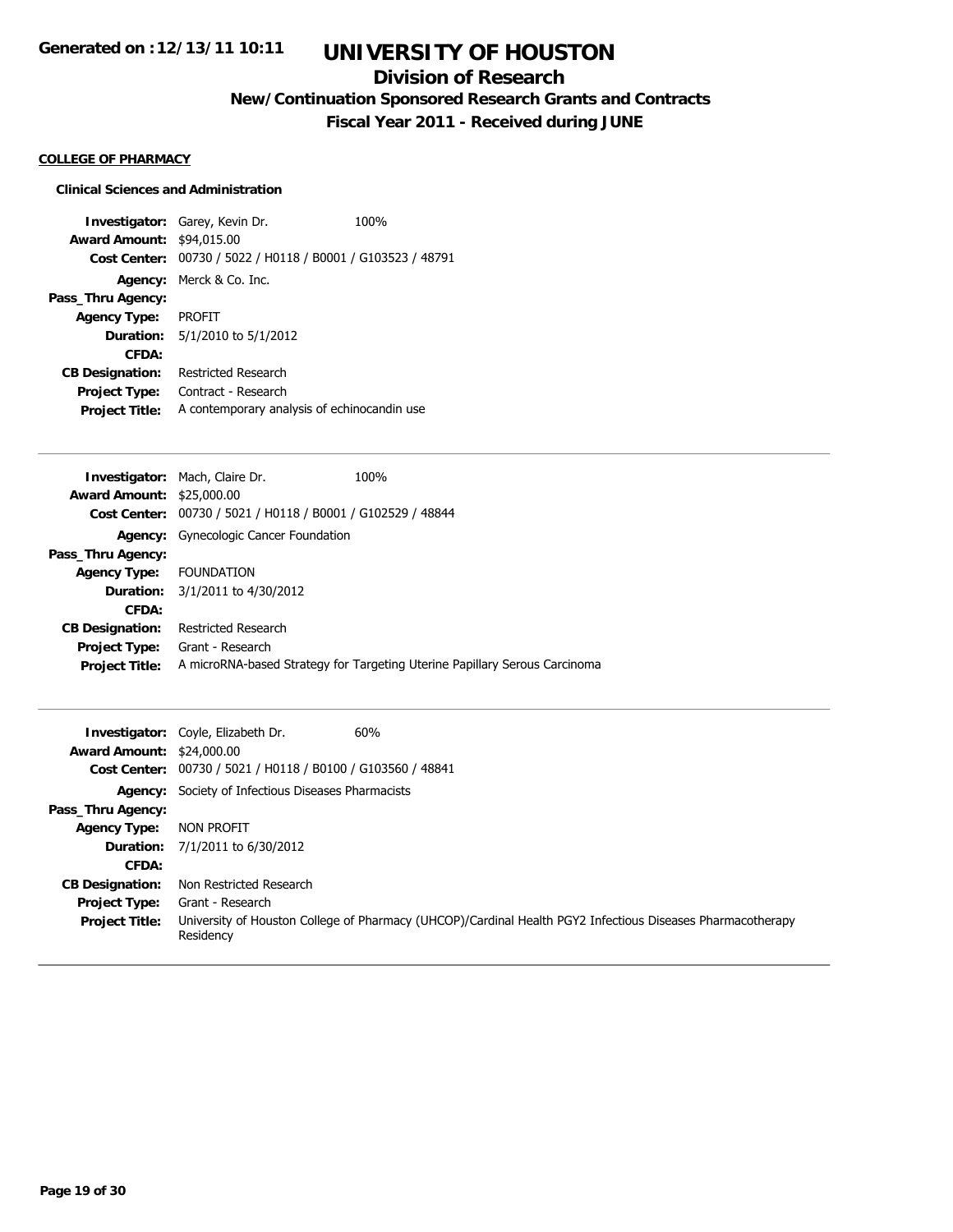## **Division of Research**

**New/Continuation Sponsored Research Grants and Contracts**

**Fiscal Year 2011 - Received during JUNE**

### **COLLEGE OF PHARMACY**

## **Clinical Sciences and Administration**

|                                 | 20%<br><b>Investigator: Garey, Kevin Dr.</b>                |                                                                                                            |
|---------------------------------|-------------------------------------------------------------|------------------------------------------------------------------------------------------------------------|
| <b>Award Amount: \$8,000.00</b> |                                                             |                                                                                                            |
|                                 | Cost Center: 00730 / 5021 / H0118 / B0100 / G103560 / 48841 |                                                                                                            |
|                                 | <b>Agency:</b> Society of Infectious Diseases Pharmacists   |                                                                                                            |
| Pass_Thru Agency:               |                                                             |                                                                                                            |
| <b>Agency Type:</b>             | NON PROFIT                                                  |                                                                                                            |
|                                 | <b>Duration:</b> 7/1/2011 to 6/30/2012                      |                                                                                                            |
| CFDA:                           |                                                             |                                                                                                            |
| <b>CB Designation:</b>          | Non Restricted Research                                     |                                                                                                            |
| <b>Project Type:</b>            | Grant - Research                                            |                                                                                                            |
| <b>Project Title:</b>           | Residency                                                   | University of Houston College of Pharmacy (UHCOP)/Cardinal Health PGY2 Infectious Diseases Pharmacotherapy |

### **COLLEGE OF TECHNOLOGY**

## **Center for Technology Literacy**

| <b>Investigator:</b> Cline, Raymond Dr. |                                                                                            |                                                             | 50%                                                                                               |
|-----------------------------------------|--------------------------------------------------------------------------------------------|-------------------------------------------------------------|---------------------------------------------------------------------------------------------------|
| <b>Award Amount: \$79,253.50</b>        |                                                                                            |                                                             |                                                                                                   |
|                                         |                                                                                            | Cost Center: 00730 / 5043 / H0137 / B0001 / G101827 / 48518 |                                                                                                   |
|                                         | <b>Agency:</b> Electric Power Research Institute                                           |                                                             |                                                                                                   |
|                                         | <b>Pass_Thru Agency:</b> U.S. Department of Energy - National Energy Technology Laboratory |                                                             |                                                                                                   |
| <b>Agency Type:</b>                     | <b>FEDERAL</b>                                                                             |                                                             |                                                                                                   |
|                                         | <b>Duration:</b> 3/15/2011 to 9/30/2012                                                    |                                                             |                                                                                                   |
| <b>CFDA:</b>                            | 81.122                                                                                     |                                                             | Electricity Delivery and Energy Reliability, Research, Development and Analysis                   |
| <b>CB Designation:</b>                  | Restricted Research                                                                        |                                                             |                                                                                                   |
| <b>Project Type:</b>                    | Contract - Research                                                                        |                                                             |                                                                                                   |
| <b>Project Title:</b>                   |                                                                                            |                                                             | Establishment of an EPRI Facilitated Cyber Security Organization for the National Electric Sector |

## **Information & Logistics Technology**

| <b>Award Amount: \$79,253.50</b>              | <b>Investigator:</b> Conklin, William Dr.                   | 50%                                                                                               |
|-----------------------------------------------|-------------------------------------------------------------|---------------------------------------------------------------------------------------------------|
|                                               | Cost Center: 00730 / 5043 / H0137 / B0001 / G101827 / 48518 |                                                                                                   |
|                                               | <b>Agency:</b> Electric Power Research Institute            |                                                                                                   |
|                                               |                                                             | <b>Pass_Thru Agency:</b> U.S. Department of Energy - National Energy Technology Laboratory        |
| <b>Agency Type:</b>                           | FEDERAL                                                     |                                                                                                   |
|                                               | <b>Duration:</b> 3/15/2011 to 9/30/2012                     |                                                                                                   |
| CFDA:                                         | 81.122                                                      | Electricity Delivery and Energy Reliability, Research, Development and Analysis                   |
| <b>CB Designation:</b>                        | Restricted Research                                         |                                                                                                   |
| <b>Project Type:</b><br><b>Project Title:</b> | Contract - Research                                         | Establishment of an EPRI Facilitated Cyber Security Organization for the National Electric Sector |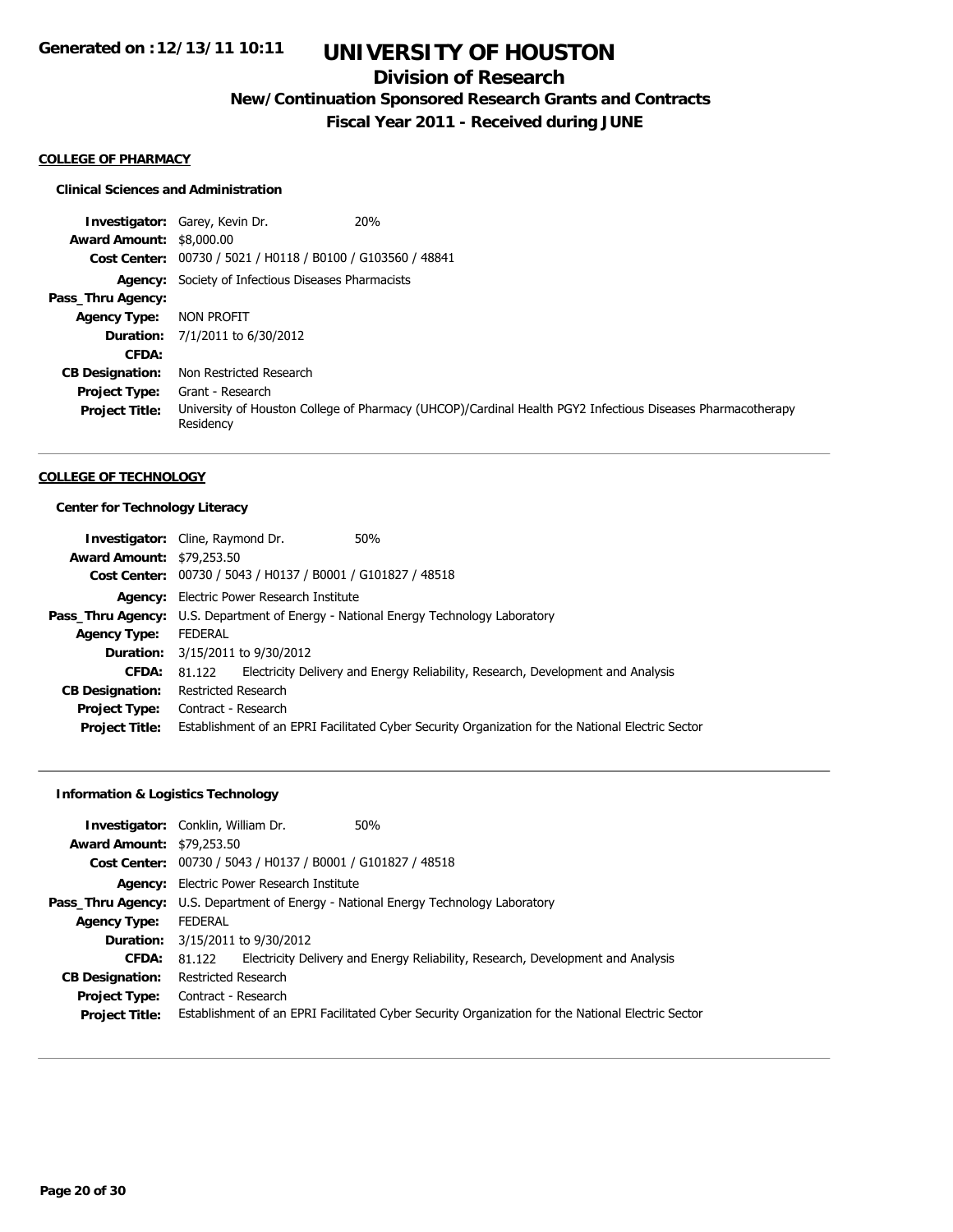# **UNIVERSITY OF HOUSTON**

## **Division of Research**

**New/Continuation Sponsored Research Grants and Contracts**

**Fiscal Year 2011 - Received during JUNE**

## **CULLEN COLLEGE OF ENGINEERING**

## **Chemical Engineering**

| Investigator: Varadarajan, Navin Dr. |                     |                                                             | 100%                                                                         |
|--------------------------------------|---------------------|-------------------------------------------------------------|------------------------------------------------------------------------------|
| <b>Award Amount: \$99,905.00</b>     |                     |                                                             |                                                                              |
|                                      |                     | Cost Center: 00730 / 5015 / H0067 / B0001 / G102950 / 48785 |                                                                              |
| Agency:                              |                     | University of Texas Medical Branch at Galveston             |                                                                              |
| Pass_Thru Agency:                    |                     | National Institute of Allergy and Infectious Diseases       |                                                                              |
| <b>Agency Type:</b>                  | <b>FEDERAL</b>      |                                                             |                                                                              |
|                                      |                     | <b>Duration:</b> 3/1/2011 to 2/29/2012                      |                                                                              |
| CFDA:                                | 93.855              |                                                             | Allergy, Immunology, and Transplantation Research                            |
| <b>CB Designation:</b>               | Restricted Research |                                                             |                                                                              |
| <b>Project Type:</b>                 | Grant - Research    |                                                             |                                                                              |
| <b>Project Title:</b>                |                     |                                                             | Quantitative mapping of CD8+ T-cell responses during chikungunya vaccination |
|                                      |                     |                                                             |                                                                              |

| 100%<br>Investigator: Krishnamoorti, Ramanan Dr.                      |
|-----------------------------------------------------------------------|
| Award Amount: \$100,000.00                                            |
| Cost Center: 00730 / 5022 / H0067 / B0001 / G103632 / 48720           |
| Agency: Total                                                         |
|                                                                       |
| <b>PROFIT</b>                                                         |
| <b>Duration:</b> 6/1/2011 to 5/31/2012                                |
|                                                                       |
| Restricted Research                                                   |
| Contract - Research                                                   |
| Development of Poly(lactic acid) Blended High Performance Polyolefins |
|                                                                       |

| <b>Award Amount: \$13,000.00</b> | <b>Investigator:</b> Rimer, Jeffrey Dr.<br>Cost Center: 00730 / 5022 / H0067 / B0001 / G103631 / 48797 | 100%                                                                     |
|----------------------------------|--------------------------------------------------------------------------------------------------------|--------------------------------------------------------------------------|
| Agency: Total                    |                                                                                                        |                                                                          |
| Pass_Thru Agency:                |                                                                                                        |                                                                          |
| <b>Agency Type:</b>              | <b>PROFIT</b>                                                                                          |                                                                          |
|                                  | <b>Duration:</b> 4/1/2011 to 7/31/2011                                                                 |                                                                          |
| CFDA:                            |                                                                                                        |                                                                          |
| <b>CB Designation:</b>           | Restricted Research                                                                                    |                                                                          |
| Project Type:                    | Contract - Research                                                                                    |                                                                          |
| <b>Project Title:</b>            |                                                                                                        | Preparation and Study of Nano-Zeolite Supported Materials - Project 2011 |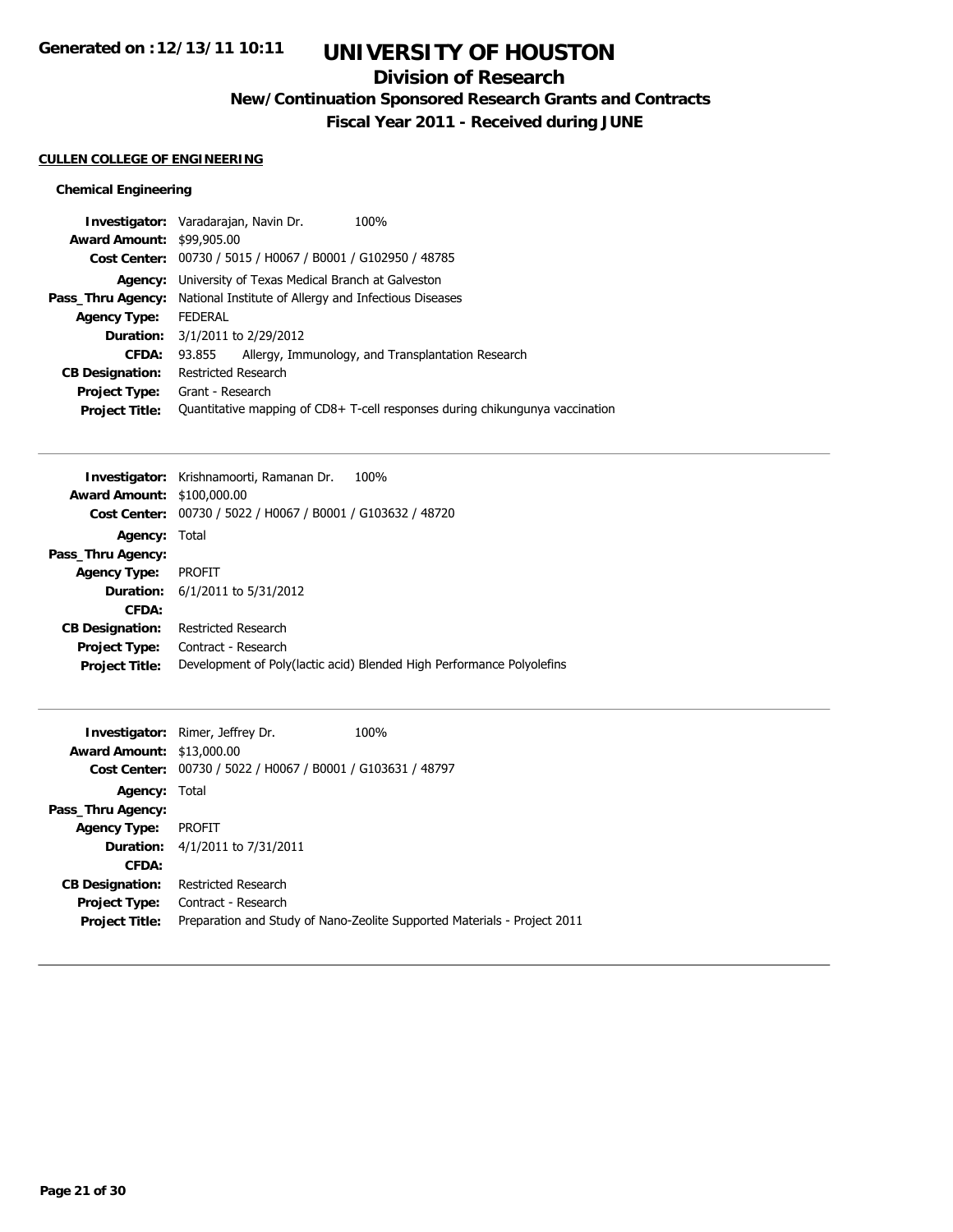# **UNIVERSITY OF HOUSTON**

## **Division of Research**

**New/Continuation Sponsored Research Grants and Contracts**

**Fiscal Year 2011 - Received during JUNE**

## **CULLEN COLLEGE OF ENGINEERING**

## **Civil Engineering**

|                                  | 100%<br>Investigator: Rifai, Hanadi Dr.                     |                                                                                                           |
|----------------------------------|-------------------------------------------------------------|-----------------------------------------------------------------------------------------------------------|
| <b>Award Amount: \$40,688.00</b> |                                                             |                                                                                                           |
|                                  | Cost Center: 00730 / 5014 / H0068 / B0001 / G103823 / 48848 |                                                                                                           |
|                                  | <b>Agency:</b> Texas Commission on Environmental Quality    |                                                                                                           |
|                                  | Pass_Thru Agency: U.S. Environmental Protection Agency      |                                                                                                           |
| <b>Agency Type:</b>              | FEDERAL                                                     |                                                                                                           |
|                                  | <b>Duration:</b> 5/19/2011 to 8/31/2011                     |                                                                                                           |
| <b>CFDA:</b>                     |                                                             | 66.419 Water Polution Control - State and Interstate Program Support                                      |
| <b>CB Designation:</b>           | Restricted Research                                         |                                                                                                           |
| <b>Project Type:</b>             | Co-Op Agreement - Research                                  |                                                                                                           |
| <b>Project Title:</b>            |                                                             | Support for Dioxins Total Maximum Daily Loads (TMDLs) in the Houston Ship Channel and Upper Galveston Bay |

|                                                        | Investigator: Rifai, Hanadi Dr.         | 100%                                                          |                                                                                                                 |
|--------------------------------------------------------|-----------------------------------------|---------------------------------------------------------------|-----------------------------------------------------------------------------------------------------------------|
| <b>Award Amount: \$40,668.00</b>                       |                                         |                                                               |                                                                                                                 |
|                                                        |                                         | Cost Center: 00730 / 5014 / H0068 / B0001 / G103822 / 48847   |                                                                                                                 |
|                                                        |                                         | <b>Agency:</b> Texas Commission on Environmental Quality      |                                                                                                                 |
| Pass_Thru Agency: U.S. Environmental Protection Agency |                                         |                                                               |                                                                                                                 |
| <b>Agency Type:</b>                                    | FEDERAL                                 |                                                               |                                                                                                                 |
|                                                        | <b>Duration:</b> 5/23/2011 to 8/31/2011 |                                                               |                                                                                                                 |
| <b>CFDA:</b>                                           | 66.419                                  | Water Polution Control - State and Interstate Program Support |                                                                                                                 |
| <b>CB Designation:</b>                                 | Restricted Research                     |                                                               |                                                                                                                 |
| <b>Project Type:</b>                                   | Co-Op Agreement - Research              |                                                               |                                                                                                                 |
| <b>Project Title:</b>                                  | Watershed                               |                                                               | Support for Total Maximum Daily Loads (TMDLs) for New/Additional Indicator Bacteria Listings in the Clear Creek |
|                                                        |                                         |                                                               |                                                                                                                 |

|                                  | 100%<br><b>Investigator: Willam, Kaspar Dr.</b>                                        |
|----------------------------------|----------------------------------------------------------------------------------------|
| <b>Award Amount: \$99,526.00</b> |                                                                                        |
|                                  | Cost Center: 00730 / 5043 / H0068 / B0001 / G103788 / 48806                            |
|                                  | Agency: UT-Battelle, LLC                                                               |
|                                  | <b>Pass_Thru Agency:</b> U.S. Department of Energy - Office of Science                 |
| <b>Agency Type:</b>              | FEDERAL                                                                                |
|                                  | <b>Duration:</b> 5/20/2011 to 5/30/2012                                                |
| CFDA:                            | 81.036 Inventions and Innovations                                                      |
| <b>CB Designation:</b>           | Restricted Research                                                                    |
| Project Type:                    | Contract - Research                                                                    |
| <b>Project Title:</b>            | Background Study of the Effects of Irradiation and Associated Temperatures on Concrete |
|                                  |                                                                                        |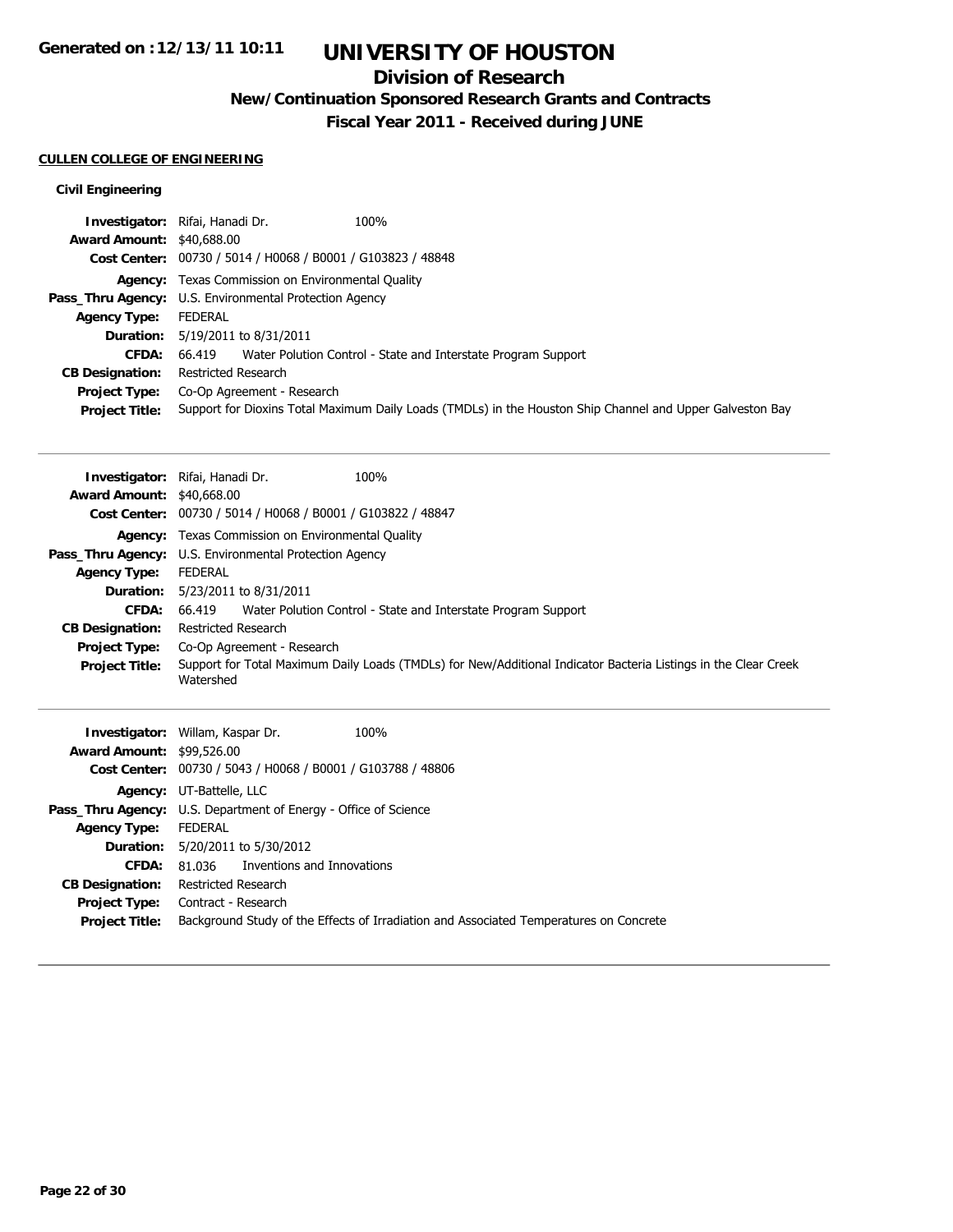## **Division of Research**

**New/Continuation Sponsored Research Grants and Contracts**

**Fiscal Year 2011 - Received during JUNE**

## **CULLEN COLLEGE OF ENGINEERING**

## **Civil Engineering**

|                                 | Investigator: Rifai, Hanadi Dr.                                                   | 33.3%                                                                            |
|---------------------------------|-----------------------------------------------------------------------------------|----------------------------------------------------------------------------------|
| <b>Award Amount: \$7,615.38</b> |                                                                                   |                                                                                  |
|                                 | Cost Center: 00730 / 5013 / H0500 / B0001 / G098927 / 46798                       |                                                                                  |
| Agency:                         | Baylor College of Medicine                                                        |                                                                                  |
|                                 | <b>Pass_Thru Agency:</b> National Institute of Child Health and Human Development |                                                                                  |
| <b>Agency Type:</b>             | <b>FEDERAL</b>                                                                    |                                                                                  |
|                                 | <b>Duration:</b> 4/1/2010 to 3/31/2012                                            |                                                                                  |
| CFDA:                           | 93.865                                                                            | Center for Research for Mothers and Children                                     |
| <b>CB Designation:</b>          | Restricted Research                                                               |                                                                                  |
| <b>Project Type:</b>            | Grant - Research                                                                  |                                                                                  |
| <b>Project Title:</b>           |                                                                                   | Neighborhood Environment and Physical Activity of Hispanic-American Preschoolers |
|                                 |                                                                                   |                                                                                  |

## **Electrical & Computer Engineering**

| <b>Investigator:</b> Roysam, Badrinath Dr.  |                     |                                                             | 100% |                                                                       |
|---------------------------------------------|---------------------|-------------------------------------------------------------|------|-----------------------------------------------------------------------|
| <b>Award Amount: \$58,196.00</b>            |                     |                                                             |      |                                                                       |
|                                             |                     | Cost Center: 00730 / 5013 / H0070 / B0001 / G103317 / 48645 |      |                                                                       |
| Agency:                                     |                     | University of Pennsylvania                                  |      |                                                                       |
| Pass_Thru Agency: National Cancer Institute |                     |                                                             |      |                                                                       |
| <b>Agency Type:</b>                         | <b>FEDERAL</b>      |                                                             |      |                                                                       |
|                                             |                     | <b>Duration:</b> 9/1/2010 to 5/31/2012                      |      |                                                                       |
| CFDA:                                       |                     | 93.395 Cancer Treatment Research                            |      |                                                                       |
| <b>CB Designation:</b>                      | Restricted Research |                                                             |      |                                                                       |
| <b>Project Type:</b> Grant - Research       |                     |                                                             |      |                                                                       |
| <b>Project Title:</b>                       |                     |                                                             |      | Continuing Development of the FARSIGHT Advanced Histopathology System |
|                                             |                     |                                                             |      |                                                                       |

|                                   | <b>Investigator:</b> Roysam, Badrinath Dr. |                             | 100%                                                        |
|-----------------------------------|--------------------------------------------|-----------------------------|-------------------------------------------------------------|
| <b>Award Amount: \$462,366.00</b> |                                            |                             |                                                             |
| <b>Cost Center:</b>               |                                            |                             | 00730 / 5013 / H0070 / B0001 / G103759 / 48837              |
| Agency:                           |                                            |                             | National Institute of Biomedical Imaging and Bioengineering |
| Pass_Thru Agency:                 |                                            |                             |                                                             |
| <b>Agency Type:</b>               | <b>FEDERAL</b>                             |                             |                                                             |
| Duration:                         | 10/1/2010 to 5/31/2012                     |                             |                                                             |
| CFDA:                             | 93.286                                     | Biomedical Imaging Research |                                                             |
| <b>CB Designation:</b>            | Restricted Research                        |                             |                                                             |
| <b>Project Type:</b>              | Grant - Research                           |                             |                                                             |
| <b>Project Title:</b>             |                                            |                             | Multi - Dimensional Image Analysis Tools for Brain Tissue   |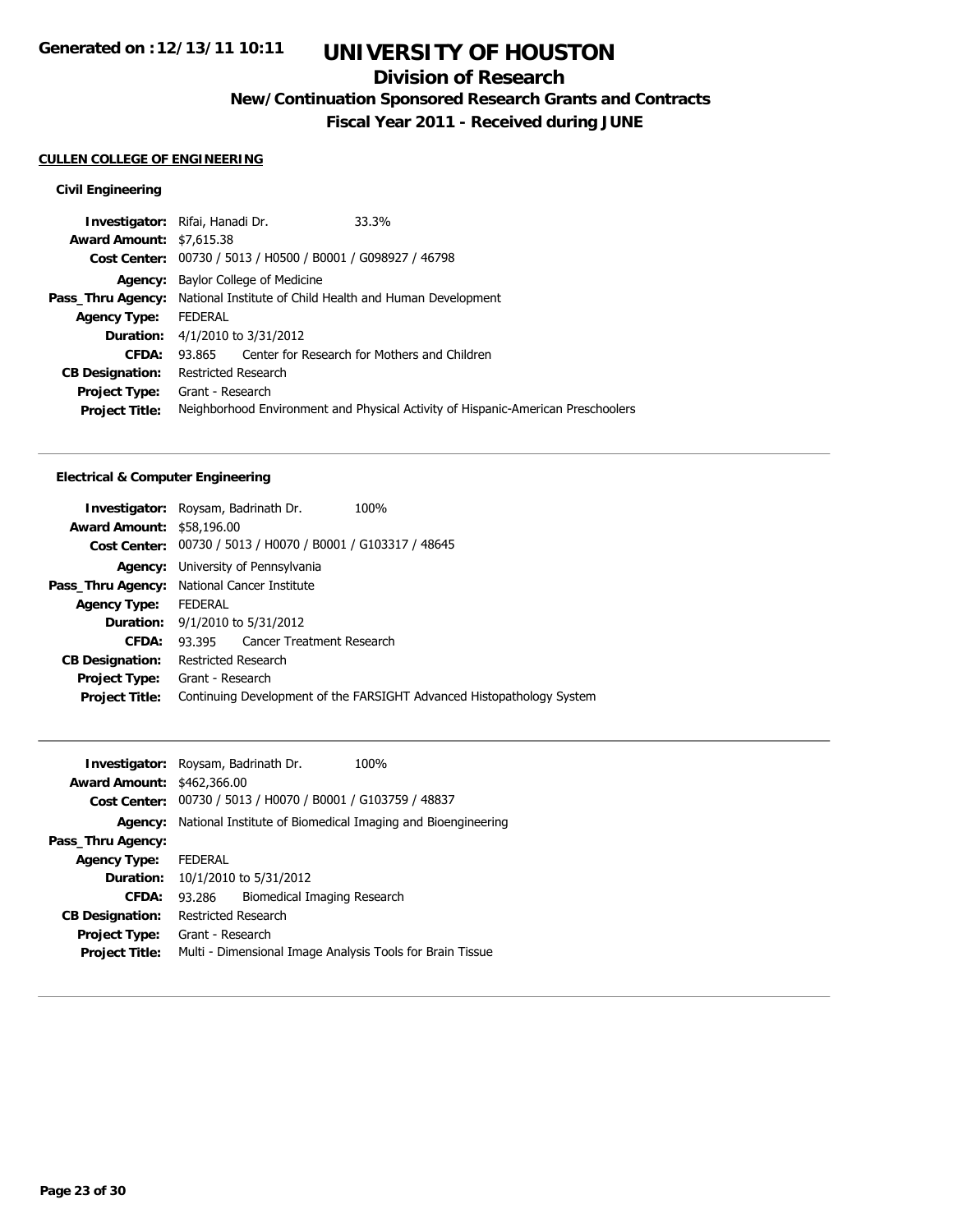# **UNIVERSITY OF HOUSTON**

## **Division of Research**

**New/Continuation Sponsored Research Grants and Contracts**

**Fiscal Year 2011 - Received during JUNE**

### **CULLEN COLLEGE OF ENGINEERING**

#### **Electrical & Computer Engineering**

**Investigator:** Chen, Ji Dr. 100% **Award Amount:** \$40,000.00 **Cost Center:** 00730 / 5022 / H0070 / B0100 / G103754 / 48757 **Agency:** Ford Motor Company **Pass\_Thru Agency: Agency Type:** PROFIT **Duration:** 6/1/2011 to 5/31/2012 **CFDA: CB Designation:** Restricted Research **Project Type:** Contract - Research **Project Title:** CAE Tool Development for Modeling Hybrid/Electric Vehicles Electromagnetic Emission Safety Assessment

|                                  | 20 <sub>%</sub><br><b>Investigator:</b> Kayali, Mohammad Dr.   |
|----------------------------------|----------------------------------------------------------------|
| <b>Award Amount: \$12,000.00</b> |                                                                |
|                                  | Cost Center: 00730 / 5022 / H0070 / B0001 / G101781 / 46615    |
|                                  | <b>Agency: Mixed Multi-Donors</b>                              |
| Pass_Thru Agency:                |                                                                |
| <b>Agency Type:</b>              | <b>PROFIT</b>                                                  |
|                                  | <b>Duration:</b> 4/26/2010 to 1/31/2014                        |
| CFDA:                            |                                                                |
| <b>CB Designation:</b>           | Restricted Research                                            |
| <b>Project Type:</b>             | Special Research Agreement - Research                          |
| <b>Project Title:</b>            | Membership - Center for Electromagnetic compatibility Research |

| <b>Investigator:</b> Chen, Ji Dr.                           | 80%                                                            |
|-------------------------------------------------------------|----------------------------------------------------------------|
| <b>Award Amount: \$48,000.00</b>                            |                                                                |
| Cost Center: 00730 / 5022 / H0070 / B0001 / G101781 / 46615 |                                                                |
| <b>Agency: Mixed Multi-Donors</b>                           |                                                                |
|                                                             |                                                                |
| <b>PROFIT</b>                                               |                                                                |
| 4/26/2010 to 1/31/2014<br><b>Duration:</b>                  |                                                                |
|                                                             |                                                                |
| Restricted Research                                         |                                                                |
| Special Research Agreement - Research                       |                                                                |
|                                                             | Membership - Center for Electromagnetic compatibility Research |
|                                                             |                                                                |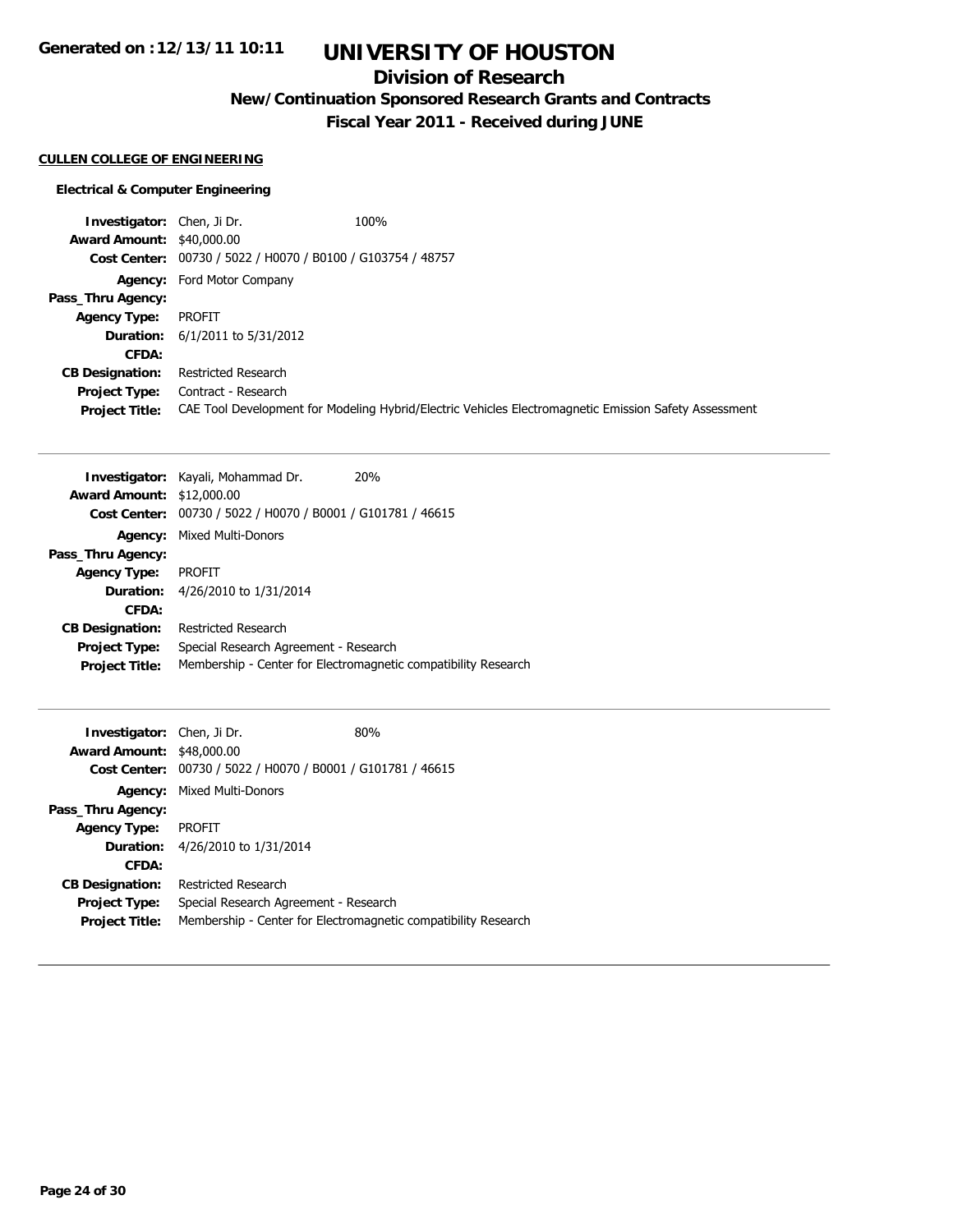## **Division of Research**

**New/Continuation Sponsored Research Grants and Contracts**

**Fiscal Year 2011 - Received during JUNE**

### **CULLEN COLLEGE OF ENGINEERING**

#### **Electrical & Computer Engineering**

**Investigator:** Chen, Ji Dr. 100% **Award Amount:** \$56,000.00 **Cost Center:** 00730 / 5013 / H0070 / B0001 / G097809 / 44010 **Agency:** National Science Foundation **Pass\_Thru Agency: Agency Type:** FEDERAL **Duration:** 2/15/2009 to 1/31/2014 **CFDA:** 47.041 Engineering Grants **CB Designation:** Restricted Research **Project Type:** Grant - Research **Project Title:** Center for Electromagnetic Compatibility Research

## **Industrial Engineering**

|                                  | <b>Investigator:</b> Schulze, Lawrence J. H. Dr.<br>50%                                       |
|----------------------------------|-----------------------------------------------------------------------------------------------|
| <b>Award Amount: \$85,638.00</b> |                                                                                               |
|                                  | Cost Center: 00730 / 5013 / H0072 / B0001 / G100228 / 48601                                   |
|                                  | <b>Agency:</b> U.S. Department of Homeland Security                                           |
| Pass_Thru Agency:                |                                                                                               |
| <b>Agency Type:</b>              | FEDERAL                                                                                       |
|                                  | <b>Duration:</b> 4/16/2011 to 4/15/2012                                                       |
| CFDA:                            | Homeland Security, Research, Testing, Evaluation, and Demonstration of Technologies<br>97.108 |
| <b>CB Designation:</b>           | Restricted Research                                                                           |
| <b>Project Type:</b>             | Grant - Research                                                                              |
| <b>Project Title:</b>            | Radio Frequency Identification (RFID) Systems for Small Vessel Maritime Security              |
|                                  |                                                                                               |

|                                  | 50%<br><b>Investigator:</b> Chung, Christopher A. Dr.                                         |  |
|----------------------------------|-----------------------------------------------------------------------------------------------|--|
| <b>Award Amount: \$85,638.00</b> |                                                                                               |  |
|                                  | Cost Center: 00730 / 5013 / H0072 / B0001 / G100228 / 48601                                   |  |
|                                  | <b>Agency:</b> U.S. Department of Homeland Security                                           |  |
| Pass_Thru Agency:                |                                                                                               |  |
| <b>Agency Type:</b>              | FEDERAL                                                                                       |  |
| Duration:                        | 4/16/2011 to 4/15/2012                                                                        |  |
| CFDA:                            | Homeland Security, Research, Testing, Evaluation, and Demonstration of Technologies<br>97.108 |  |
| <b>CB Designation:</b>           | Restricted Research                                                                           |  |
| Project Type:                    | Grant - Research                                                                              |  |
| <b>Project Title:</b>            | Radio Frequency Identification (RFID) Systems for Small Vessel Maritime Security              |  |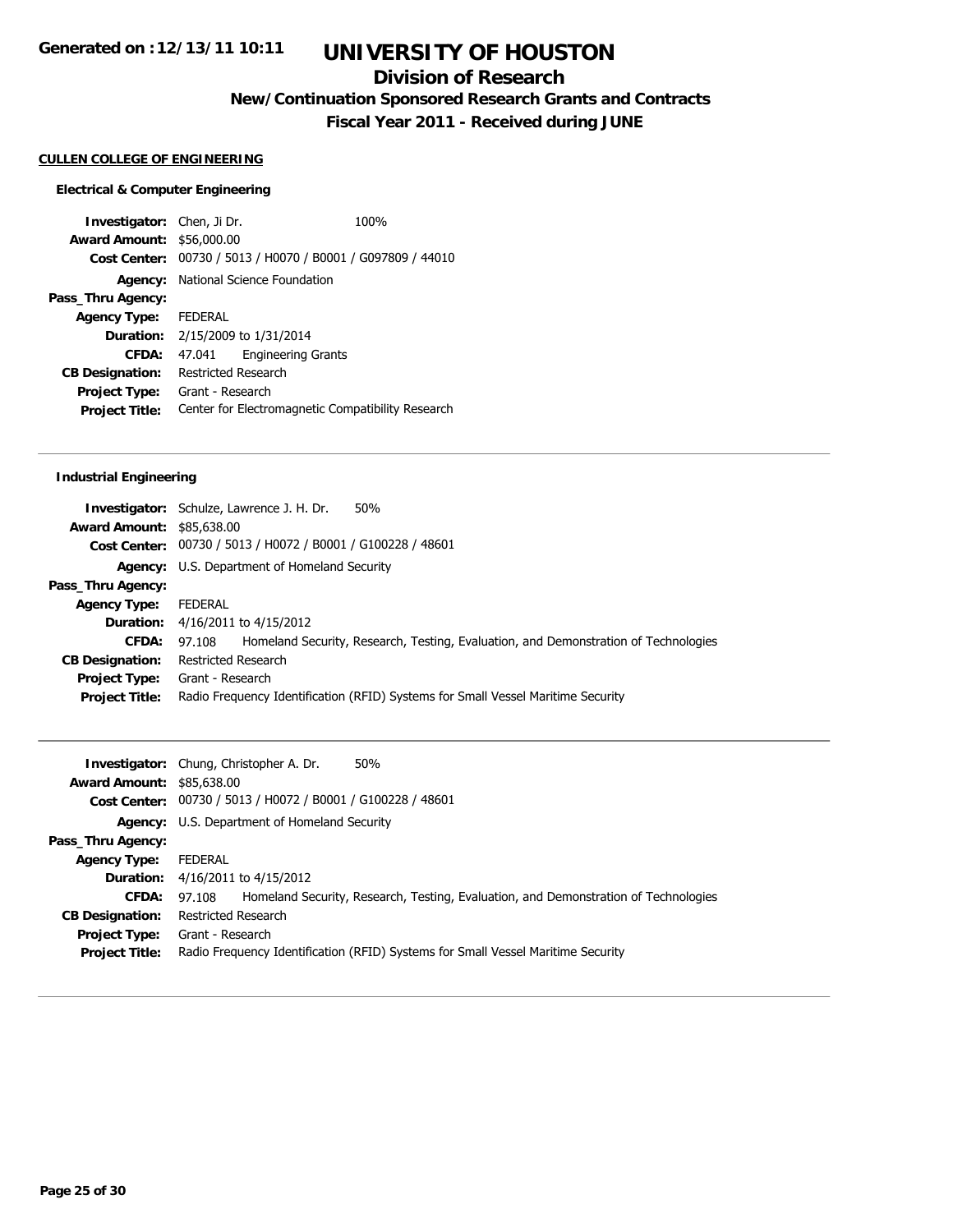# **UNIVERSITY OF HOUSTON**

## **Division of Research**

**New/Continuation Sponsored Research Grants and Contracts**

**Fiscal Year 2011 - Received during JUNE**

#### **CULLEN COLLEGE OF ENGINEERING**

## **Mechanical Engineering**

|                                  | 100%<br><b>Investigator:</b> Song, Gangbing Dr.                                                                                                        |
|----------------------------------|--------------------------------------------------------------------------------------------------------------------------------------------------------|
| <b>Award Amount: \$33,670.00</b> |                                                                                                                                                        |
|                                  | Cost Center: 00730 / 5022 / H0073 / B0001 / G103689 / 48795                                                                                            |
| Agency: Cameron                  |                                                                                                                                                        |
| Pass_Thru Agency:                |                                                                                                                                                        |
| <b>Agency Type:</b>              | PROFIT                                                                                                                                                 |
|                                  | <b>Duration:</b> 6/1/2011 to 5/31/2012                                                                                                                 |
| CFDA:                            |                                                                                                                                                        |
| <b>CB Designation:</b>           | <b>Restricted Research</b>                                                                                                                             |
| <b>Project Type:</b>             | Contract - Research                                                                                                                                    |
| <b>Project Title:</b>            | Numerical and Experimental Study of PTMD Vibration Suppression of a Submerged Scale-down Jumper Model<br>- UH and UNICAMP Collaboration in Summer 2011 |

| 100%<br><b>Investigator:</b> Song, Gangbing Dr.                                                                 |
|-----------------------------------------------------------------------------------------------------------------|
| <b>Award Amount: \$85,000.00</b>                                                                                |
| Cost Center: 00730 / 5043 / H0073 / B0001 / G103624 / 48845                                                     |
| Agency: Savannah River Nuclear Solutions, LLC                                                                   |
| <b>Pass_Thru Agency:</b> U.S. Department of Energy                                                              |
| FEDERAL                                                                                                         |
| <b>Duration:</b> 6/8/2011 to 12/31/2011                                                                         |
| Fossil Energy Research and Development<br>81.089                                                                |
| Restricted Research                                                                                             |
| <b>Project Type:</b> Contract - Research                                                                        |
| Collaborative Research on Monitoring of ISD structures Using Piezoceramic Transducers and Fiber Optical Sensors |
|                                                                                                                 |

## **DIVISION OF RESEARCH**

**Center for Biomedical & Environmental Genomics**

| <b>Investigator:</b> Fofanov, Yuriy Dr.        |                                        |                            | 50%                                                         |
|------------------------------------------------|----------------------------------------|----------------------------|-------------------------------------------------------------|
| <b>Award Amount: \$17,072.50</b>               |                                        |                            |                                                             |
|                                                |                                        |                            | Cost Center: 00730 / 5013 / H0546 / B0001 / G103640 / 48619 |
| Agency:                                        | Rice University                        |                            |                                                             |
| Pass_Thru Agency: National Library of Medicine |                                        |                            |                                                             |
| <b>Agency Type:</b>                            | <b>FEDERAL</b>                         |                            |                                                             |
|                                                | <b>Duration:</b> 4/1/2011 to 3/31/2012 |                            |                                                             |
| CFDA:                                          | 93.879                                 | Medical Library Assistance |                                                             |
| <b>CB Designation:</b>                         | Non Restricted Research                |                            |                                                             |
| Project Type:                                  | Grant - Research                       |                            |                                                             |
| <b>Project Title:</b>                          |                                        |                            | NLM Training Program in Biomedical Informatics - Mark Rojas |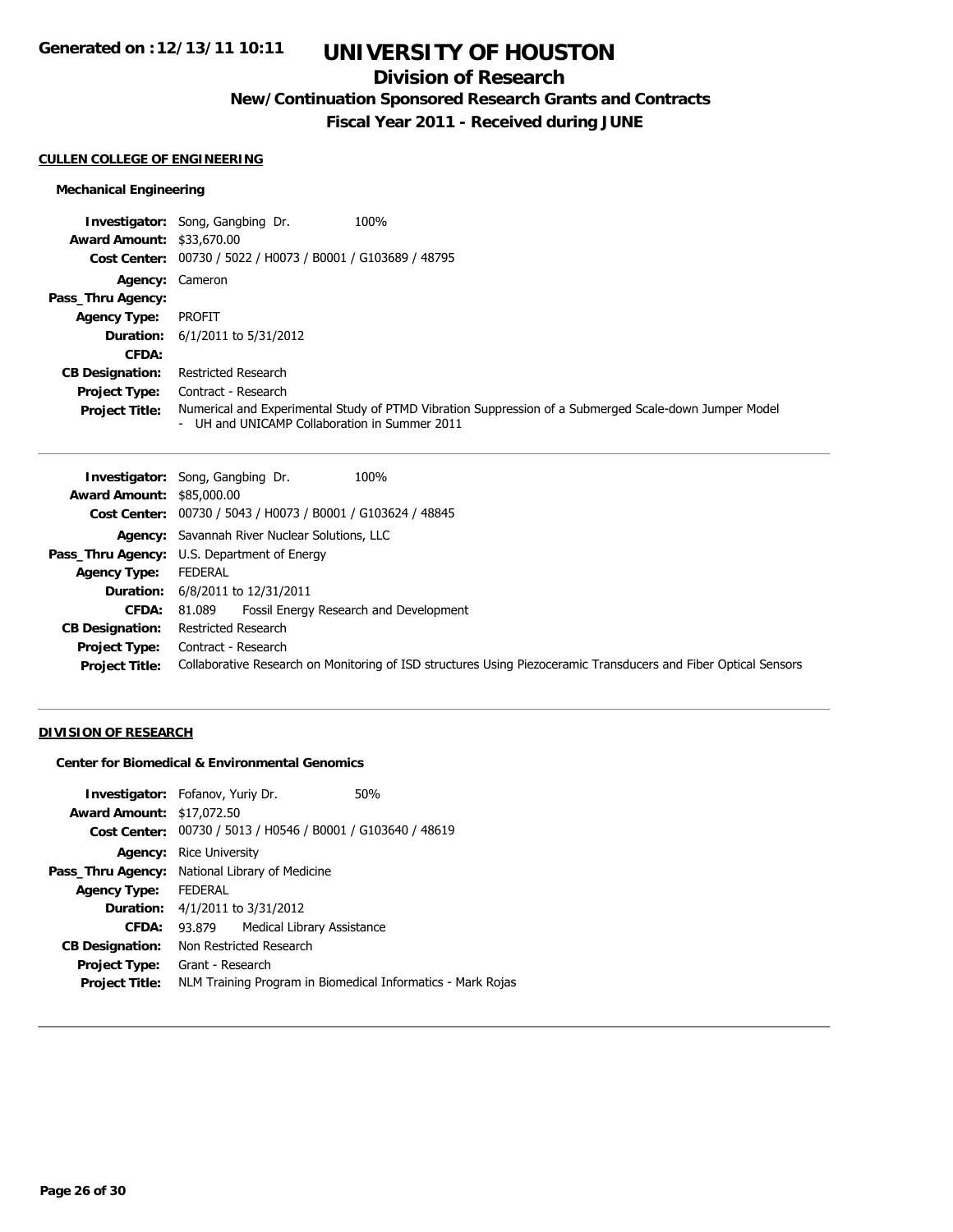## **Division of Research**

**New/Continuation Sponsored Research Grants and Contracts**

**Fiscal Year 2011 - Received during JUNE**

### **DIVISION OF RESEARCH**

### **Center for Neuromotor & Biomechanics Research**

|                        | Investigator: Simpson, Richard Dr.<br>5%                                                                                              |  |  |
|------------------------|---------------------------------------------------------------------------------------------------------------------------------------|--|--|
| <b>Award Amount:</b>   | \$325.00                                                                                                                              |  |  |
|                        | Cost Center: 00730 / 5022 / H0521 / B0001 / G101671 / 46690                                                                           |  |  |
| Agency:                | Biothera, the Immune Health Company                                                                                                   |  |  |
| Pass_Thru Agency:      |                                                                                                                                       |  |  |
| <b>Agency Type:</b>    | <b>PROFIT</b>                                                                                                                         |  |  |
| Duration:              | 5/1/2010 to 6/30/2012                                                                                                                 |  |  |
| CFDA:                  |                                                                                                                                       |  |  |
| <b>CB Designation:</b> | <b>Restricted Research</b>                                                                                                            |  |  |
| Project Type:          | Grant - Research                                                                                                                      |  |  |
| <b>Project Title:</b>  | By What Immune Pathway does Wellmune WGP Supplementation Protect the Body from the Stress of Exercise in a<br>Hot, Humid Environment? |  |  |
|                        | 5%<br>Investigator: Lowder, Thomas Prof.                                                                                              |  |  |
| <b>Award Amount:</b>   | \$325.00                                                                                                                              |  |  |
|                        | Cost Center: 00730 / 5022 / H0521 / B0001 / G101671 / 46690                                                                           |  |  |
| Agency:                | Biothera, the Immune Health Company                                                                                                   |  |  |
| Pass_Thru Agency:      |                                                                                                                                       |  |  |
| <b>Agency Type:</b>    | <b>PROFIT</b>                                                                                                                         |  |  |
| Duration:              | 5/1/2010 to 6/30/2012                                                                                                                 |  |  |
| CFDA:                  |                                                                                                                                       |  |  |
| <b>CB Designation:</b> | <b>Restricted Research</b>                                                                                                            |  |  |
| Project Type:          | Grant - Research                                                                                                                      |  |  |
| <b>Project Title:</b>  | By What Immune Pathway does Wellmune WGP Supplementation Protect the Body from the Stress of Exercise in a<br>Hot, Humid Environment? |  |  |
|                        | 90%<br>Investigator: McFarlin, Brian Dr.                                                                                              |  |  |
| <b>Award Amount:</b>   | \$5,850.00                                                                                                                            |  |  |
| <b>Cost Center:</b>    | 00730 / 5022 / H0521 / B0001 / G101671 / 46690                                                                                        |  |  |
| Agency:                | Biothera, the Immune Health Company                                                                                                   |  |  |
| Pass_Thru Agency:      |                                                                                                                                       |  |  |
| <b>Agency Type:</b>    | <b>PROFIT</b>                                                                                                                         |  |  |
| Duration:              | 5/1/2010 to 6/30/2012                                                                                                                 |  |  |
| CFDA:                  |                                                                                                                                       |  |  |
| <b>CB Designation:</b> | Restricted Research                                                                                                                   |  |  |
| <b>Project Type:</b>   | Grant - Research                                                                                                                      |  |  |
| <b>Project Title:</b>  | By What Immune Pathway does Wellmune WGP Supplementation Protect the Body from the Stress of Exercise in a<br>Hot, Humid Environment? |  |  |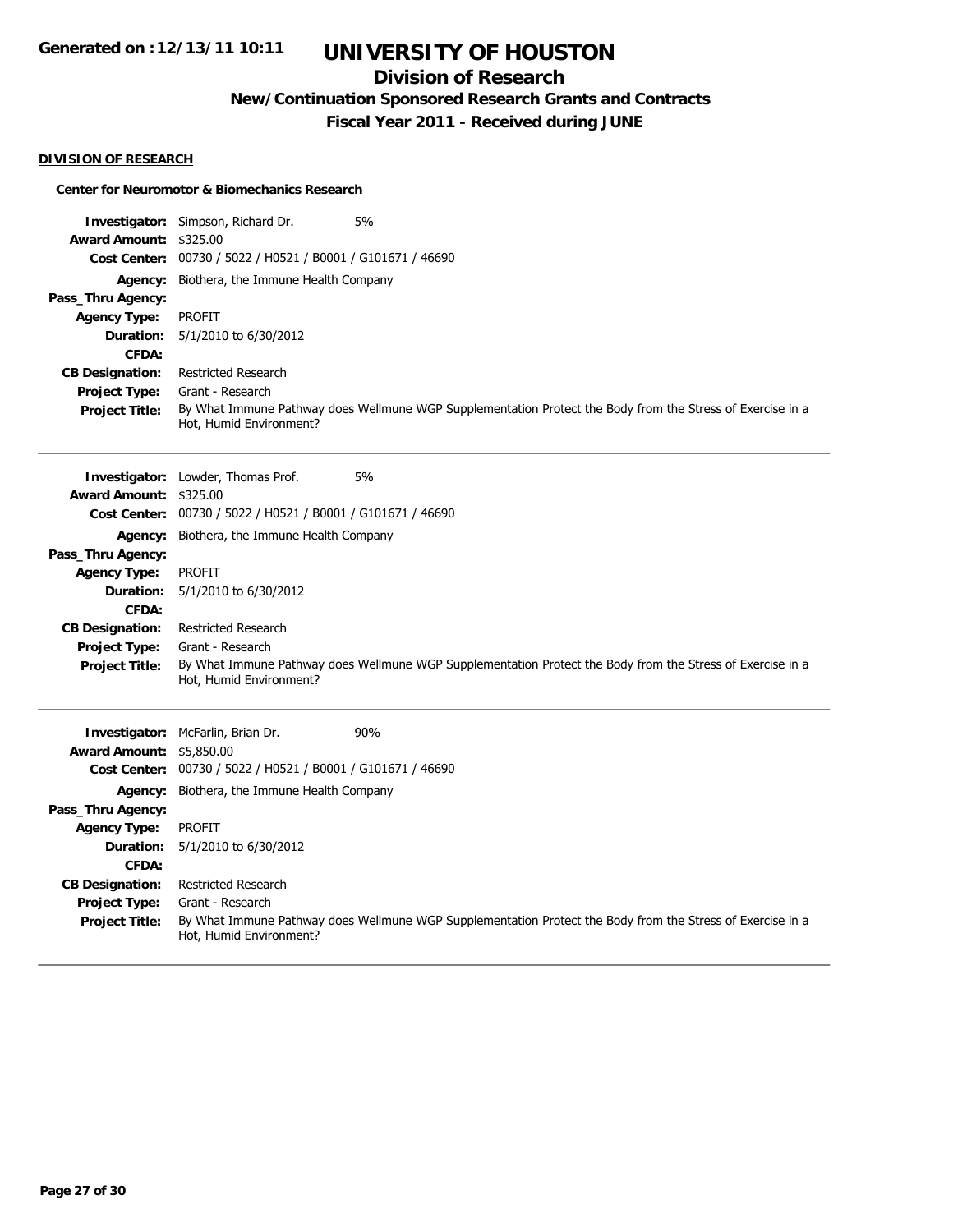## **Division of Research**

**New/Continuation Sponsored Research Grants and Contracts**

**Fiscal Year 2011 - Received during JUNE**

### **DIVISION OF RESEARCH**

## **TcSUH**

| <b>Investigator:</b> Lee, T. Randall Dr. |                                                     |                                                | 40% |
|------------------------------------------|-----------------------------------------------------|------------------------------------------------|-----|
| <b>Award Amount:</b>                     | \$52,800.00                                         |                                                |     |
| <b>Cost Center:</b>                      |                                                     | 00730 / 5013 / H0107 / B0001 / G098102 / 44338 |     |
|                                          |                                                     | <b>Agency:</b> National Science Foundation     |     |
| Pass_Thru Agency:                        |                                                     |                                                |     |
| <b>Agency Type:</b>                      | <b>FEDERAL</b>                                      |                                                |     |
|                                          |                                                     | <b>Duration:</b> 7/1/2009 to 6/30/2012         |     |
| CFDA:                                    | 47.049                                              | Mathematical and Physical Sciences             |     |
| <b>CB Designation:</b>                   | Restricted Research                                 |                                                |     |
| <b>Project Type:</b>                     | Grant - Research                                    |                                                |     |
| <b>Project Title:</b>                    | Line-Active Amphiphiles for Nanostructure Stability |                                                |     |

### **Texas Learning/Computation Center**

| <b>Award Amount: \$8,000.00</b> | <b>Investigator:</b> Vilalta, Ricardo Dr.<br>50%<br>Cost Center: 00730 / 5013 / H0246 / B0001 / G103533 / 48846                               |
|---------------------------------|-----------------------------------------------------------------------------------------------------------------------------------------------|
|                                 | Agency: National Science Foundation                                                                                                           |
| Pass_Thru Agency:               |                                                                                                                                               |
| <b>Agency Type:</b>             | FEDERAL                                                                                                                                       |
|                                 | <b>Duration:</b> 6/1/2011 to 8/31/2012                                                                                                        |
| <b>CFDA:</b>                    | 47.070 Computer and Information Science and Engineering (CISE)                                                                                |
| <b>CB Designation:</b>          | Restricted Research                                                                                                                           |
| <b>Project Title:</b>           | <b>Project Type:</b> Grant - Research<br>Automatic Geomorphic Mapping and Analysis of Land Surfaces Using Pattern Recognition: REU SUPPLEMENT |

|                                  | <b>Investigator:</b> Price, Daniel Dr.                      | 15% |
|----------------------------------|-------------------------------------------------------------|-----|
| <b>Award Amount: \$26,592.75</b> |                                                             |     |
|                                  | Cost Center: 00730 / 5021 / H0246 / B0001 / G102958 / 48843 |     |
|                                  | <b>Agency:</b> American Lung Association                    |     |
| Pass_Thru Agency:                |                                                             |     |
| Agency Type: NON PROFIT          |                                                             |     |
|                                  | <b>Duration:</b> 5/1/2011 to 4/30/2014                      |     |
| CFDA:                            |                                                             |     |
| <b>CB Designation:</b>           | Restricted Research                                         |     |
| <b>Project Type:</b>             | Contract - Research                                         |     |
| <b>Project Title:</b>            | Air Quality Mapping and Related Data Management             |     |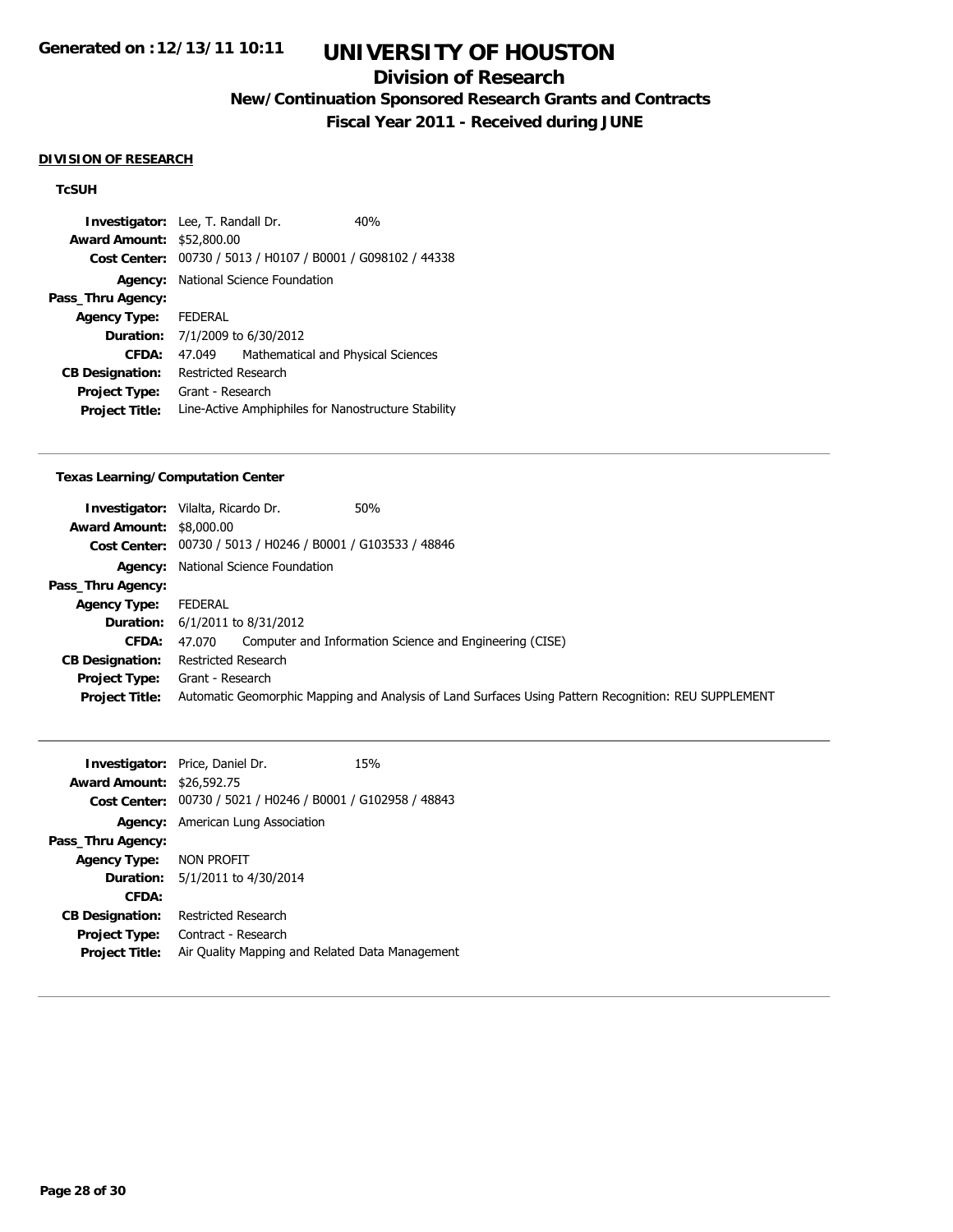## **Division of Research**

**New/Continuation Sponsored Research Grants and Contracts**

**Fiscal Year 2011 - Received during JUNE**

### **DIVISION OF RESEARCH**

#### **Texas Learning/Computation Center**

**Investigator:** Johnsson, S. Lennart Dr. 15% **Award Amount:** \$26,592.75 **Cost Center:** 00730 / 5021 / H0246 / B0001 / G102958 / 48843 **Agency:** American Lung Association **Pass\_Thru Agency: Agency Type:** NON PROFIT **Duration:** 5/1/2011 to 4/30/2014 **CFDA: CB Designation:** Restricted Research **Project Type:** Contract - Research **Project Title:** Air Quality Mapping and Related Data Management

|                                  | <b>Investigator:</b> Pavlidis, Ioannis Dr.                  | 10% |
|----------------------------------|-------------------------------------------------------------|-----|
| <b>Award Amount: \$17,728.50</b> |                                                             |     |
|                                  | Cost Center: 00730 / 5021 / H0246 / B0001 / G102958 / 48843 |     |
|                                  | <b>Agency:</b> American Lung Association                    |     |
| Pass_Thru Agency:                |                                                             |     |
| Agency Type: NON PROFIT          |                                                             |     |
|                                  | <b>Duration:</b> 5/1/2011 to 4/30/2014                      |     |
| CFDA:                            |                                                             |     |
| <b>CB Designation:</b>           | Restricted Research                                         |     |
| Project Type:                    | Contract - Research                                         |     |
| <b>Project Title:</b>            | Air Quality Mapping and Related Data Management             |     |
|                                  |                                                             |     |

### **Texas Obesity Research Center**

|                                 | 33.3%<br><b>Investigator:</b> Lee, Rebecca Dr.                                    |  |
|---------------------------------|-----------------------------------------------------------------------------------|--|
| <b>Award Amount: \$7,615.38</b> |                                                                                   |  |
|                                 | Cost Center: 00730 / 5013 / H0500 / B0001 / G098927 / 46798                       |  |
|                                 | <b>Agency:</b> Baylor College of Medicine                                         |  |
|                                 | <b>Pass_Thru Agency:</b> National Institute of Child Health and Human Development |  |
| <b>Agency Type:</b>             | FEDERAL                                                                           |  |
| Duration:                       | 4/1/2010 to 3/31/2012                                                             |  |
| CFDA:                           | 93,865 Center for Research for Mothers and Children                               |  |
| <b>CB Designation:</b>          | Restricted Research                                                               |  |
| Project Type:                   | Grant - Research                                                                  |  |
| <b>Project Title:</b>           | Neighborhood Environment and Physical Activity of Hispanic-American Preschoolers  |  |